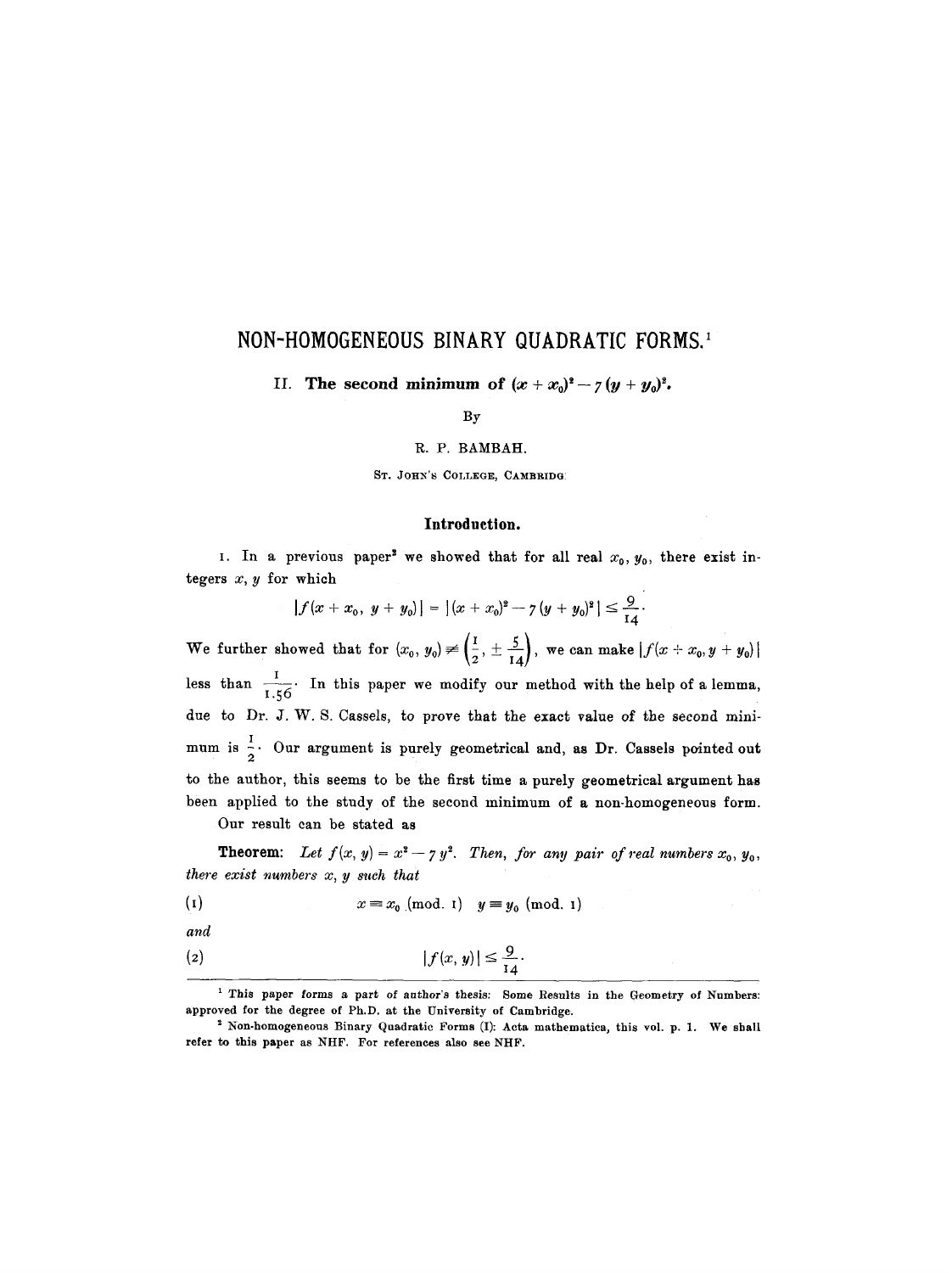32 R.P. Bambah.

*The equality in* (2) *is needed if and only if* 

(3) 
$$
(x_0, y_0) \equiv \left(\frac{1}{2}, \pm \frac{5}{14}\right) \pmod{1}
$$
.

*For all*  $x_0$ *,*  $y_0$ *, not satisfying* (3) *we can replace* (2) *by* 

$$
|f(x, y)| \leq \frac{1}{2},
$$

*the equality in* (4) *being necessary if and only if* 

(5) 
$$
(x_0, y_0) \equiv \left(\frac{1}{2}, \frac{1}{2}\right) \text{ (mod. } \tau).
$$

## Proof of the Theorem.

2. We first prove two lemmas about  $(x_0, y_0)$  satisfying relations (3) and (5). **Lemma 1:** Let  $(x_0, y_0) \equiv \left(\frac{1}{2}, \pm \frac{5}{14}\right)$  (mod. 1). Then for all  $(x, y) \equiv (x_0, y_0)$  $p(\text{mod. } 1), |x^2 - 7y^2| \ge \frac{9}{14}$ . For some of these  $(x, y)$ , for example  $\left(\frac{1}{2}, \frac{1}{2}, \frac{3}{14}\right)$ the result holds with the equality sign.

Proof: This is lemma I.I of NHF.

**Lemma 2:** Let  $(x_0, y_0) = (-, -)$  (mod. 1). Then for all  $(x, y) = (x_0, y_0)$  (mod. 1),  $\frac{1}{2}$  For some of these  $(x, y)$ , for example  $\left(\frac{3}{2}, \frac{1}{2}\right)$ , the result holds with the equality sign.

**Proof:** All  $(x, y) \equiv (x_0, y_0)$  (mod. 1) are given by  $x = a + \frac{1}{2}$ ,  $y = b + \frac{1}{2}$ , where a and b are integers.

For these  $x, y$  we have

(6) 
$$
|x^2 - 7y^2| = |a^2 + a - 7b^2 - 7b - \frac{3}{2}| \geq \frac{1}{2},
$$

since  $a^2 + a - 7 b^2 - 7 b$  is an integer.

The sign of equality arises in (6), when, for example,  $a = 1$ ,  $b = 0$ . This proves the Lemma.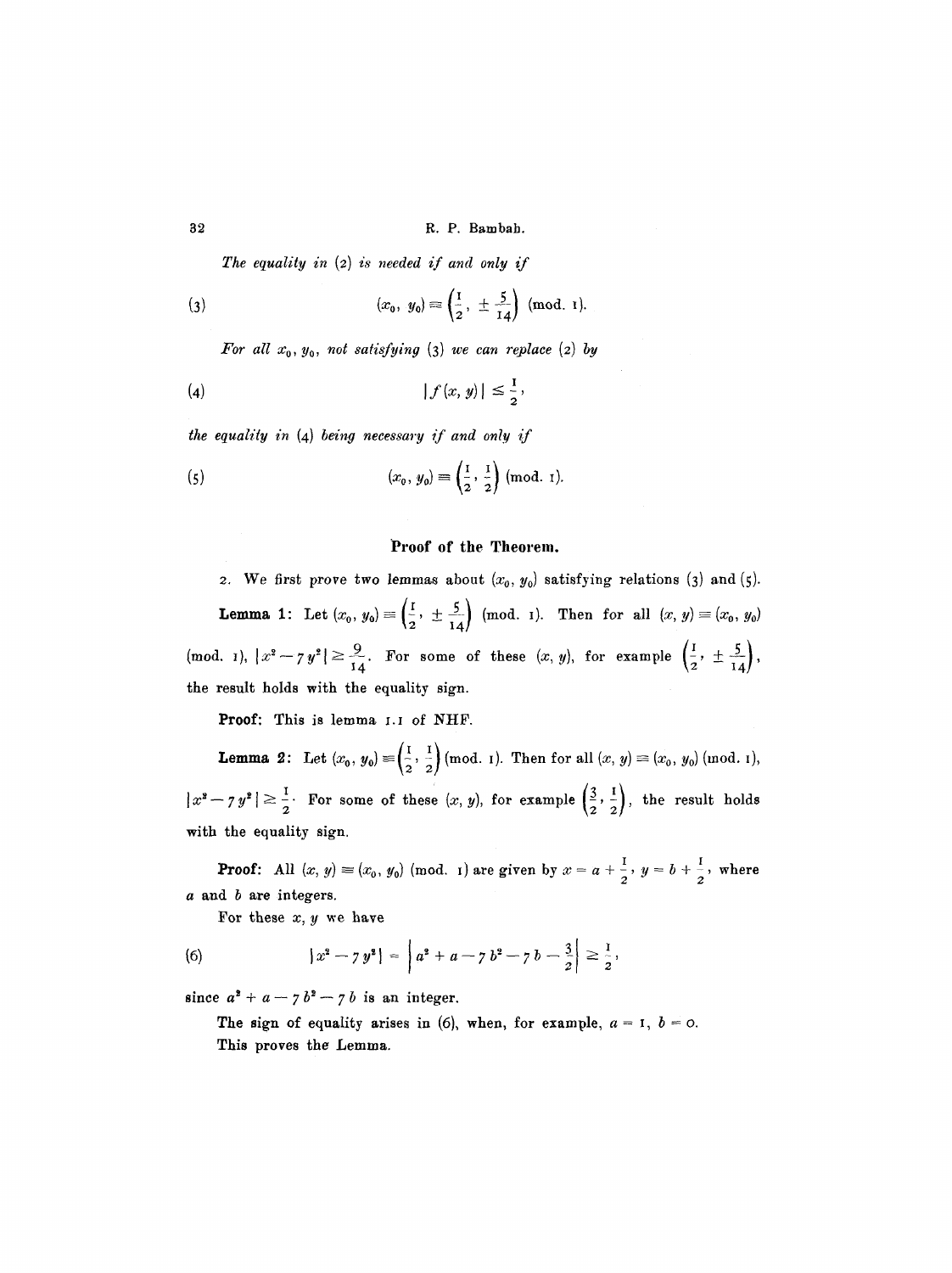3. In the rest of the proof we suppose  $x_0, y_0$  is a pair of real numbers such *that for all* 

(7) 
$$
(x, y) \equiv (x_0, y_0) \pmod{1}, |x^2 - 7y^2| \ge \frac{1}{2}
$$

As in NHF we can easily prove that there exist unique numbers  $(x_1, y_1)$ and  $(x_2, y_2)$  such that

(8) 
$$
-\frac{1}{2} < y_1 = y_2 \leq \frac{1}{2},
$$

*(0) (Xi, Yi)* -- (X0, Y0) (rood. I), i = I, 2,

(10) 
$$
x_1^2 - 7 y_1^2 < \frac{1}{2} \leq (x_1 + 1)^2 - 7 y_1^2,
$$

(11) 
$$
x_2^2 - 7 y_2^2 < \frac{1}{2} \leq (x_2 - 1)^2 - 7 y_2^2.
$$

By  $(7)$ ,  $(9)$ ,  $(10)$  and  $(11)$ , we also have

(12) 
$$
x_1^2 - 7 y_1^2 \leq -\frac{1}{2}, \ x_2^2 - 7 y_2^2 \leq -\frac{1}{2}.
$$

4. Now let us represent a pair  $(x, y)$  of real numbers by the point P with co-ordinates  $(x, y)$  in the  $x-y$  plane.

We denote by  $\mathcal H$  the set of all points, which have no congruent points in the region  $\mathcal{T}$ , defined by

$$
|x^2 - 7y^2| < \frac{1}{2}.
$$

*Clearly it will be sufficient for the proof of the theorem to show that*  $\mathcal H$  *consists of points congruent to*  $\left(\frac{1}{2}, \frac{1}{2}\right), \left(\frac{1}{2}, \pm \frac{5}{14}\right)$  only.

We shall refer to a member of  $\mathcal H$  as an  $\mathcal H$ -point. In particular  $(x_0, y_0)$  is an  $\mathcal{H}$ -point.

5. We first define congruence of regions and points, and the translation  $\mathcal{J}_{m,n}$  as in NHF. Then, defining the point  $(x_1, y_1)$ , as in § 3, we shall complete the proof in three stages, outlined below.

*Stage I:* With the help of translations  $\mathcal{J}_{m,0}$  we shall show that, if  $y_1 \geq o$ ,  $(x_1, y_1)$  must lie in one of two regions  $\mathcal{R}_1$  and  $\mathcal{R}_2$ , to be defined later.

*Stage II:* We shall apply translations  $\mathcal{J}_{3,-2}$ ,  $\mathcal{J}_{8,-3}$  and  $\mathcal{J}_{45,-17}$  in succession to prove that  $\mathcal{R}_2$  cannot contain any  $\mathcal{H}$ -point. Then we shall use  $\mathcal{J}_{1,-1}$  to show  $5 - 642128$  Acta mathematica. 86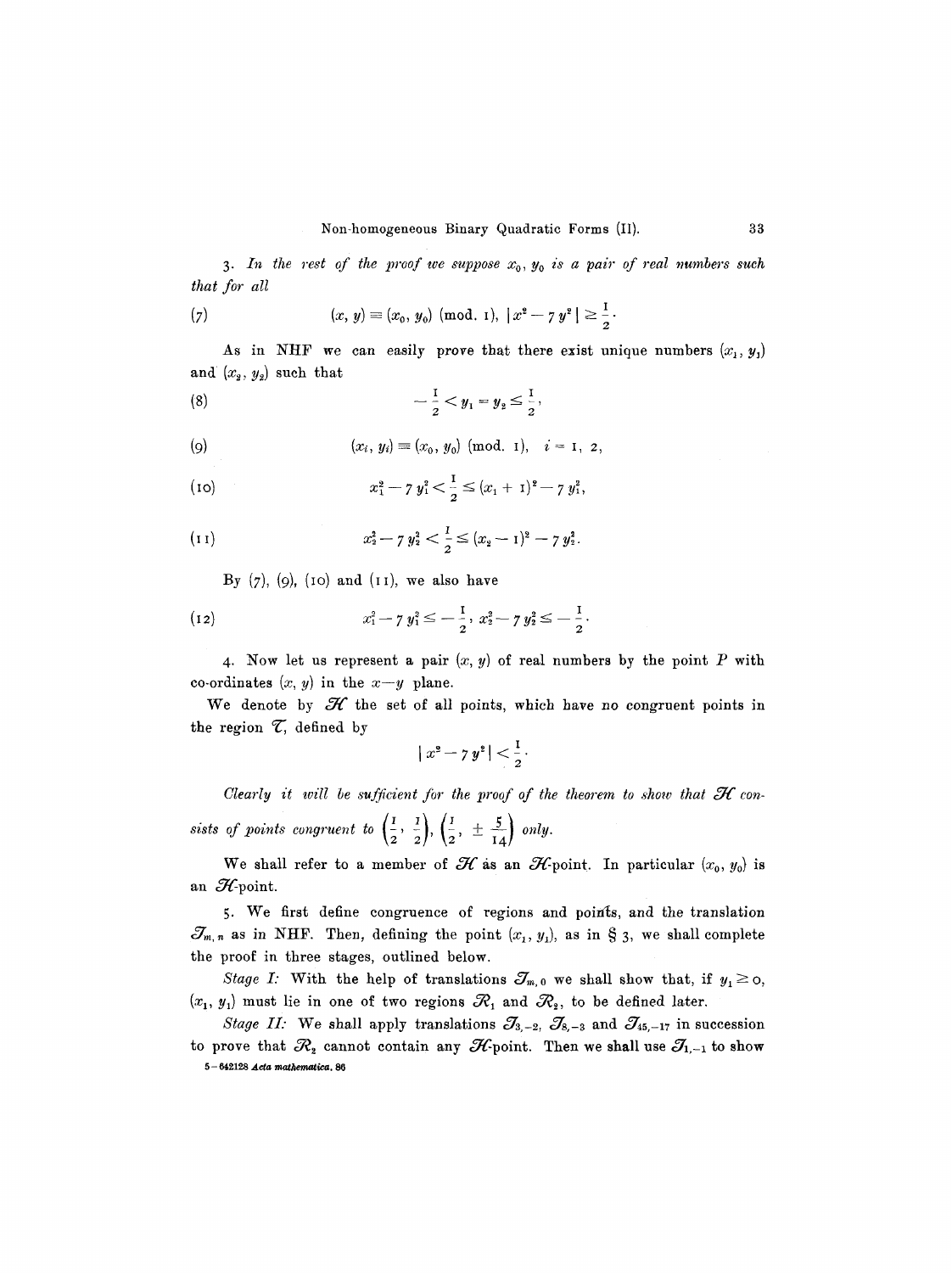that a large part of  $\mathcal{R}_1$  is free of  $\mathcal{H}$ -points. From this we shall deduce that all  $(x_0, y_0) \neq (\frac{1}{2}, \frac{1}{2})$  lie in regions congruent to two small regions,  $\Sigma_1$ ,  $\Sigma_2$  (to be defined later), situated about the points  $\left(\frac{1}{2}, \frac{5}{14}\right)$  and  $\left(-\frac{1}{2}, -\frac{5}{14}\right)$  respectively.

*Stage III:* We shall then apply Lemma B, kindly shown to the author by Dr. J. W. S. Cassels, to complete the proof that  $H$  consists only of points congruent to  $\left(\frac{1}{2},\frac{1}{2}\right), \left(\frac{1}{2},\pm\frac{5}{14}\right)$ .

For the sake of completeness we end this work with Cassels' proof of his Lemma.

We may remark here that the proof follows the lines of NHF up to the end of Stage II. But in stage three there is complete divergence and the argument now is purely geometrical. The method of this proof could also be applied to the theorems of NHF, but this would require much heavier details.

## **Stage I.**

6. Let  $\mathscr{R}, \mathscr{B}, \mathscr{C}$  and  $\mathscr{D}$  be the arcs of the hyperbolas  $x^2 - 7y^2 = \pm \frac{1}{2}$ , as shown in fig. 1. Then  $\mathcal T$  is the open region included between these arcs.

Let the line  $y = \frac{1}{2}$  meet these arcs in the points A, B, B and A as shown in the figure. Move the part of  $\mathscr{R}$ , lying between  $A\overline{A}$  and the x-axis, through a distance  $-1$  parallel to the x-axis. Let it take up the position DCV with the points  $D, C, V$  on  $A\bar{A}, C$  and the x-axis respectively. Clearly the equation of *D C V* is  $(x + 1)^2 - 7y^2 = \frac{1}{2}$ .

Also move the part of  $\mathcal B$  between  $A\overline{A}$  and the x-axis through a distance I parallel to the x-axis to take up the position  $\overline{D} \,\overline{C} \,\overline{V}$ , as shown in the figure. The equation of  $D C V$  is  $(x - 1)^2 - 7 y^2 = \frac{1}{2}$ .

Denote the closed curvilinear triangles  $B C D$  and  $\bar{B} \bar{C} \bar{D}$  by  $\mathcal R$  and  $\mathcal R$  respectively.

Suppose that  $y_1$ , as defined in § 3, is non-negative, i.e.  $0 \le y_1 \le \frac{1}{2}$ .

Then the relations  $(8)$ ,  $(9)$ ,  $(10)$  and  $(12)$  mean that there exists a unique point  $P_1 \equiv P_0(x_0, y_0)$  in  $\Re$ , while relations (8), (9), (11) and (12), mean that there is just one point  $P_2 = P_0$  in  $\mathcal{R}$ .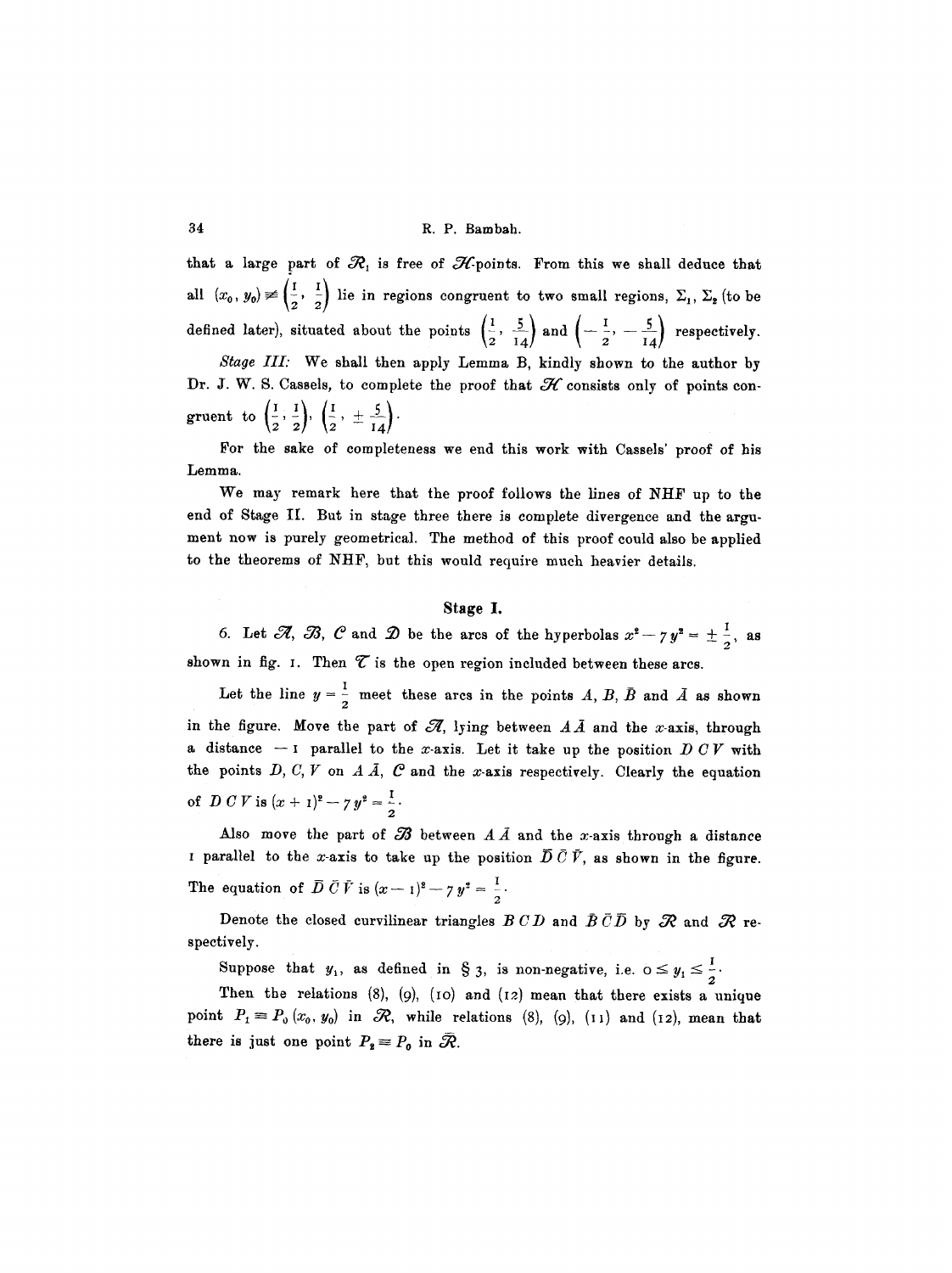Non-homogeneous Binary Quadratic Forms (II).



For convenience of reference, we tabulate the co-ordinates of the vertices of  $R$  and  $\bar{R}$ .  $\bar{R}$  is obviously the image of  $R$  in the y-axis.

7. We first observe that  $P_1$  cannot coincide with C. For, the point C  $+(2,-1)= \left(2, \sqrt{\frac{1}{14}}-1\right)$  lies in  $\mathcal{T}$ , since  $\left|2^2-7\left(\sqrt{\frac{1}{14}}-1\right)^2\right| = \sqrt{14}-3.5 < \frac{1}{2}.$ 

Consequently in the rest of this section we shall suppose  $C = \overline{C}$  to be excluded from the regions we consider.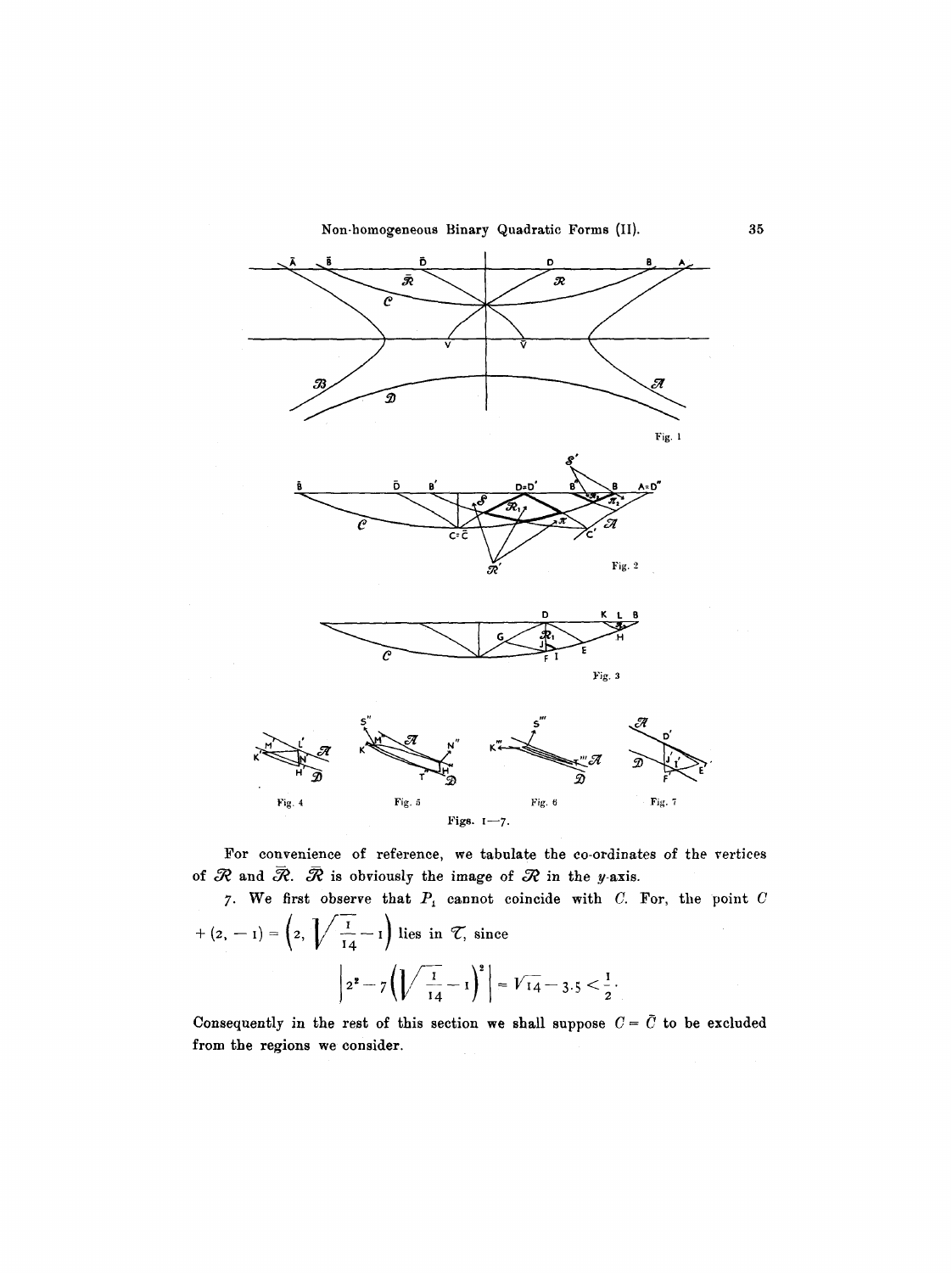36 R. P. gambah.

| Table |  |
|-------|--|
|       |  |

| Point     | Curves on which it lies                                       | Co-ordinates                                         |
|-----------|---------------------------------------------------------------|------------------------------------------------------|
|           | $B \left  y = \frac{1}{2}, x^2 - 7y^2 = -\frac{1}{2}$         | $\left(\frac{5}{4}, \frac{1}{2}\right) = (1.118, 5)$ |
|           | D $y = \frac{1}{2}, (x + 1)^2 - 7y^2 = \frac{1}{2}$           | $\left(\frac{1}{2}, \frac{1}{2}\right) = (.5, .5)$   |
|           | $C\left(x^2-y^2=-\frac{1}{2}, (x+1)^2-z^2=\frac{1}{2}\right)$ | $\left(0, \sqrt{\frac{1}{14}}\right) = (0, .26).$    |
|           | Image in the $y$ -axis of                                     |                                                      |
| $\bar{B}$ | $\boldsymbol{B}$                                              | $(-1.118, .5)$                                       |
| $\bar{D}$ | $\boldsymbol{D}$                                              | $(-.5, .5)$<br>(o, .26).                             |
| Ō         | $\mathcal{C}$                                                 |                                                      |

Let the translation  $\mathcal{J}_{1,0}$  change  $\bar{\mathcal{R}}$  into  $\mathcal{R}'$ . (See fig. 2). The vertex  $\bar{B}$  $\left(-1.118\ldots,\frac{1}{2}\right)$  changes into  $B'$  (-.118, .5),  $\overline{D}$  into  $D' = D$  (.5, .5) and  $\overline{C}$  into  $C'$  (I, .26...) on  $\mathscr{A}$ , i.e. the vertices of  $\mathscr{R}'$  are as shown in fig. 2. Now we assert that  $\mathcal{R}'$  consists of three parts.

- i)  $\pi$ , which lies in  $\mathcal{T}$ ,
- ii) the closed curvilinear quadrilateral  $\mathcal{R}_1$ , which lies in  $\mathcal{R}_2$ , and
- iii) the region  $S$ , which lies outside  $\mathcal T$  as well as  $\mathcal R$ .

The above assertion will clearly follow if we can show that the intersections of the boundary arcs of  $\mathcal{R}'$  and  $\mathcal{R}$  are as shown in the figure. This, in turn, is a clear consequence of lemma A of NHF.

Now  $~\mathcal{R}'$  is congruent to  $~\overline{\mathcal{R}}$ . Therefore  $~\mathcal{R}'$  contains a point  $~Q = P_{2} = P_{0}.$ As Q cannot lie in  $\mathcal{T}$ , it must lie either in  $\mathcal{R}_i$  or in  $\mathcal{S}$ . We include the common boundary of  $\mathcal{R}_1$  and  $\mathcal{S}$  in  $\mathcal{R}_1$  only.

Now let the translation  $\mathcal{J}_{1,0}$  change  $S$  into  $S'$ . The arc joining  $D' = D$  to the lower vertex of  $S$  will change into a part of  $\mathscr{A}$ , while  $B'$  (-.118..., .5) will change into  $B''$  (.881 ..., .5) as shown in the figure. Then, because of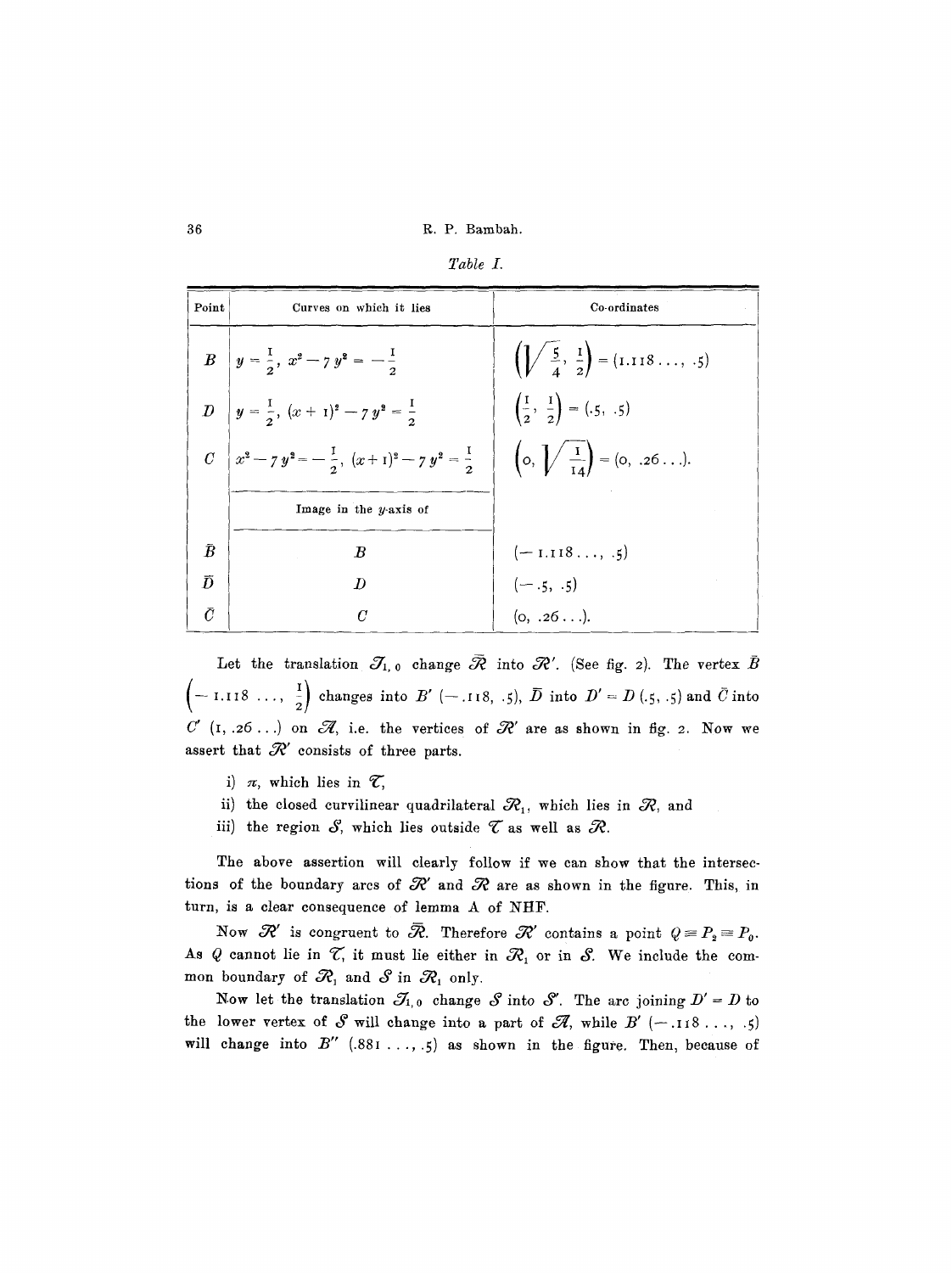Lemma A of NHF, we can assert that the position of  $S'$  is as shown in the figure, i.e.  $S'$  consists of two parts. i) the region  $\pi_2$  lying in  $\mathcal{T}$ , and ii) the closed curvilinear triangle  $\mathcal{R}_2$  lying in  $\mathcal{R}$ .

Now if the point Q lies in S, a point  $Q' \equiv Q \equiv P_0$  will lie in  $\mathcal{R}'$ . As Q' cannot lie in  $\mathcal{T}$ , it will lie in  $\mathcal{R}_2$ . Hence a point  $P_0$  lies in  $\mathcal{R}_1$  or  $\mathcal{R}_2$ .

As both  $\mathcal{R}_1$  and  $\mathcal{R}_2$  lie in  $\mathcal R$  and  $\mathcal R$  contains just one point  $P_1 \equiv P_0, P_1$ *must lie in*  $\mathcal{R}_1$  or  $\mathcal{R}_2$ .

Let the vertices of  $\mathcal{R}_1$  be D, E, F and G and let those of  $\mathcal{R}_2$  be H, K and  $B$  as shown in fig. 3. We give the co-ordinates of these points in Table II.

|           | Point Curves through<br>it                      | Equations of the curves                                                                                                                                                                                             | co-ordinates of the point |
|-----------|-------------------------------------------------|---------------------------------------------------------------------------------------------------------------------------------------------------------------------------------------------------------------------|---------------------------|
|           |                                                 | $D \left  \overline{DE}, \overline{D} \overline{G} \overline{C} \right  (x-2)^2 - 7 y^2 = \frac{1}{2}, (x+1)^2 - 7 y^2 = \frac{1}{2} \left  \begin{pmatrix} \frac{1}{2}, \frac{1}{2} \\ 2 \end{pmatrix} = (.5, .5)$ |                           |
|           |                                                 | $E\left[DE, EF\right](x-z)^2 - 7y^2 = \frac{1}{2}, x^2 - 7y^2 = -\frac{1}{2}$ $\left[\left(\frac{3}{4}, \sqrt{\frac{17}{112}}\right) = (.75, .389)$                                                                 |                           |
|           |                                                 | $F\left[FG, EF\right](x-1)^2 - 7y^2 = -\frac{1}{2}, x^2 - 7y^2 = -\frac{1}{2} \left( \frac{1}{2}, \sqrt{\frac{3}{28}} \right) = (.5, .327)$                                                                         |                           |
|           |                                                 | $G \left FG, DG C\right (x-1)^2 - 7y^2 = -\frac{1}{2}, (x+1)^2 - 7y^2 = \frac{1}{2}\left \left(\frac{1}{4}, \sqrt{\frac{17}{112}}\right) - (0.25, 0.389\dots)\right $                                               |                           |
|           |                                                 | $H \mid HB, \ HK \mid x^2 - 7y^2 = -\frac{1}{2}, \ (x-2)^2 - 7y^2 = -\frac{1}{2} \quad \left  \left(1, \sqrt{\frac{3}{14}}\right) = (1, .462 \ldots) \right $                                                       |                           |
| $K \vert$ | $KB, \ HK$                                      | $y = \frac{1}{2}, (x - 2)^2 - 7y^2 = -\frac{1}{2}$ $\left  \left( 2 - \sqrt{\frac{5}{4}}, \frac{1}{2} \right) \right  = (.881 \ldots, .5)$                                                                          |                           |
|           | $\begin{array}{c c} B & K B, \ B H \end{array}$ | $y = \frac{1}{2}, x^2 - 7y^2 = -\frac{1}{2}$ $\left(\sqrt{\frac{5}{4}}, \frac{1}{2}\right) = (1.118 \dots, .5)$                                                                                                     |                           |

*Table II.* 

Let L be the point  $\left(1, \frac{1}{2}\right)$ .

Then the equation of  $HL$  is  $x = 1$ . It is easily seen from the equations of *HK* and *HB* that the curvilinear triangles *HBL* and *HKL* are symmetrical to each other with respect to the line  $HL: x = I$ .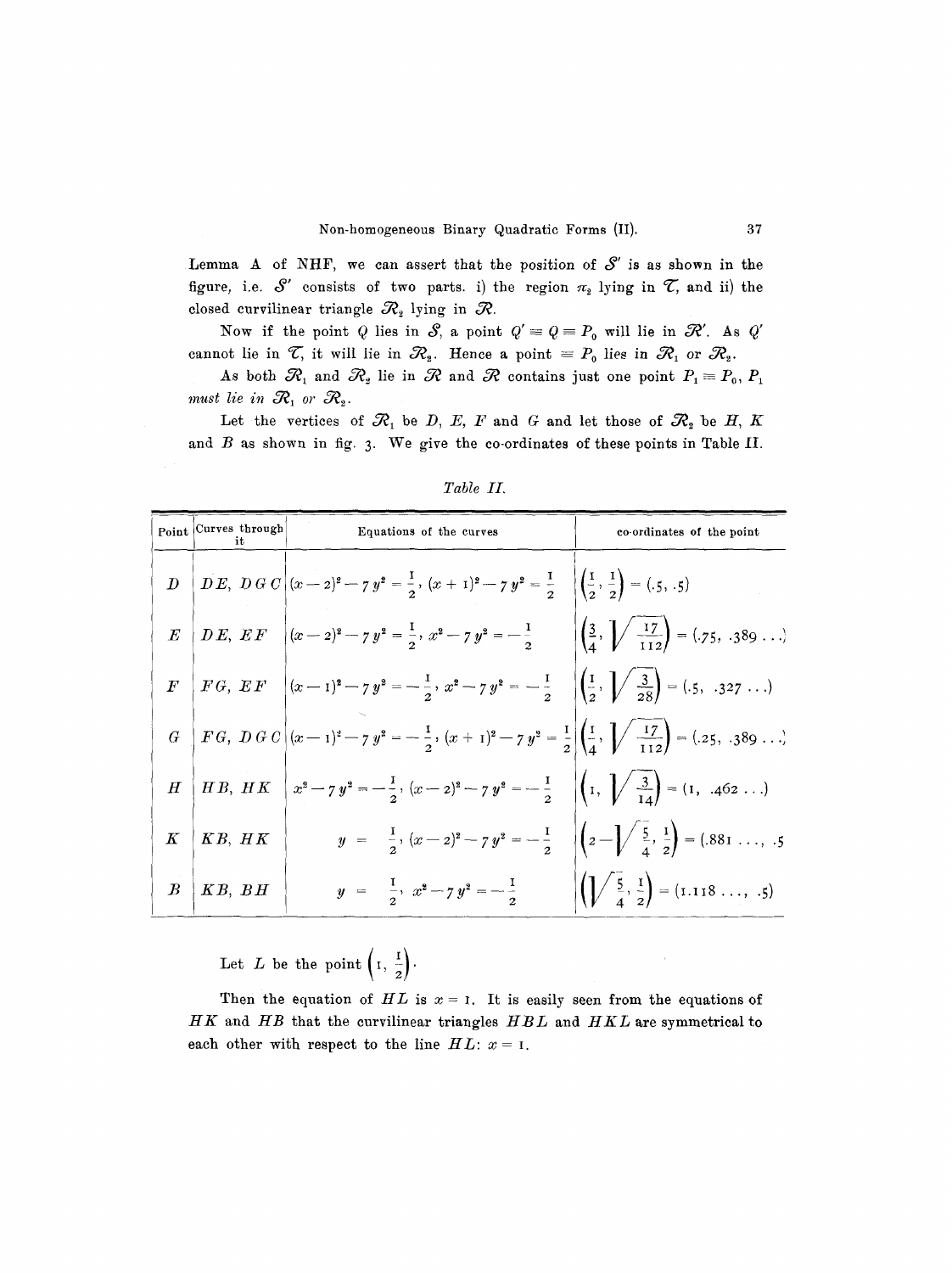Similarly the equation of the line  $DF$  is  $x = \frac{1}{2}$  and the curvilinear triangles *DEF, DGF* are symmetrical with respect to it.

# **Stage** II.

8. Lemma 3: Every point in the closed curvilinear triangle *HKL* has a congruent point in  $\mathcal{C}: |x^2 - 7y^2| < \frac{1}{2}$ .

**Proof:** Suppose  $HKL$  contains a point  $P_1$ , which has no congruent point in  $\mathcal{T}$ . We shall obtain a contradiction in three stages (i), (ii) and (iii) below.

(i) Let the translation  $\mathcal{J}_{3,-2}$  change  $HKL$  into  $H'K'L'$ . (See fig. 4).

Then, the point  $L' = L + (3,-2) = (4,-1.5)$  lies in  $\mathcal{L}$ , since  $|4^2 - 7(1.5)^2|$ =.25 < .5; the point  $H' = H + (3, -2) = \left(4, \sqrt{\frac{3}{14}} - 2\right)$  lies below the arc  $\mathcal{D}$ 

i.e. in that part of  $x^2 - 7y^2 < -\frac{1}{2}$ , where y is negative, since

$$
4^2-7\left(\sqrt{\frac{3}{14}}-2\right)^2=28\sqrt{\frac{3}{14}}-13.5=\sqrt{168}-13.5<-.5;
$$

the point  $K' = K + (3, -2) = \left(\frac{5}{4}, -\frac{3}{2}\right)$  lies below  $\mathcal{D}$ , since

$$
\left(5-\sqrt{\frac{5}{4}}\right)^2-7(-1.5)^2=10.5-\sqrt{125}<-{\frac{1}{2}}.
$$

This shows that the points  $H'$ ,  $K'$  and  $L'$  are situated as in the figure.

Consequently  $K'L'$  and  $L'H'$  meet  $\mathcal D$  in single points  $M'$  and  $N'$ , respectively. Also  $K'L'$  and  $L'H'$  do not intersect  $\mathscr{R}$ .

Now *K'H'* arises from  $\mathscr{B}$  by translation  $\mathscr{S}_{2,0} + \mathscr{S}_{3,-2} = \mathscr{S}_{5,-2}$ . Therefore its equation is

(13) 
$$
(x-5)^2 - 7 (y+2)^2 = -\frac{1}{2}.
$$

The equation of  $\hat{\mathcal{D}}$  is  $x^2 - 7 y^2 = -\frac{1}{2}$ 

Therefore the points of intersection, if any, of  $K'H'$  and  $\mathcal D$  satisfy the equation

(14) 
$$
0 = 112 x^2 - (10x + 3)^2 + 56 = 12 x^2 - 60x + 47 = f(x)
$$
 (say).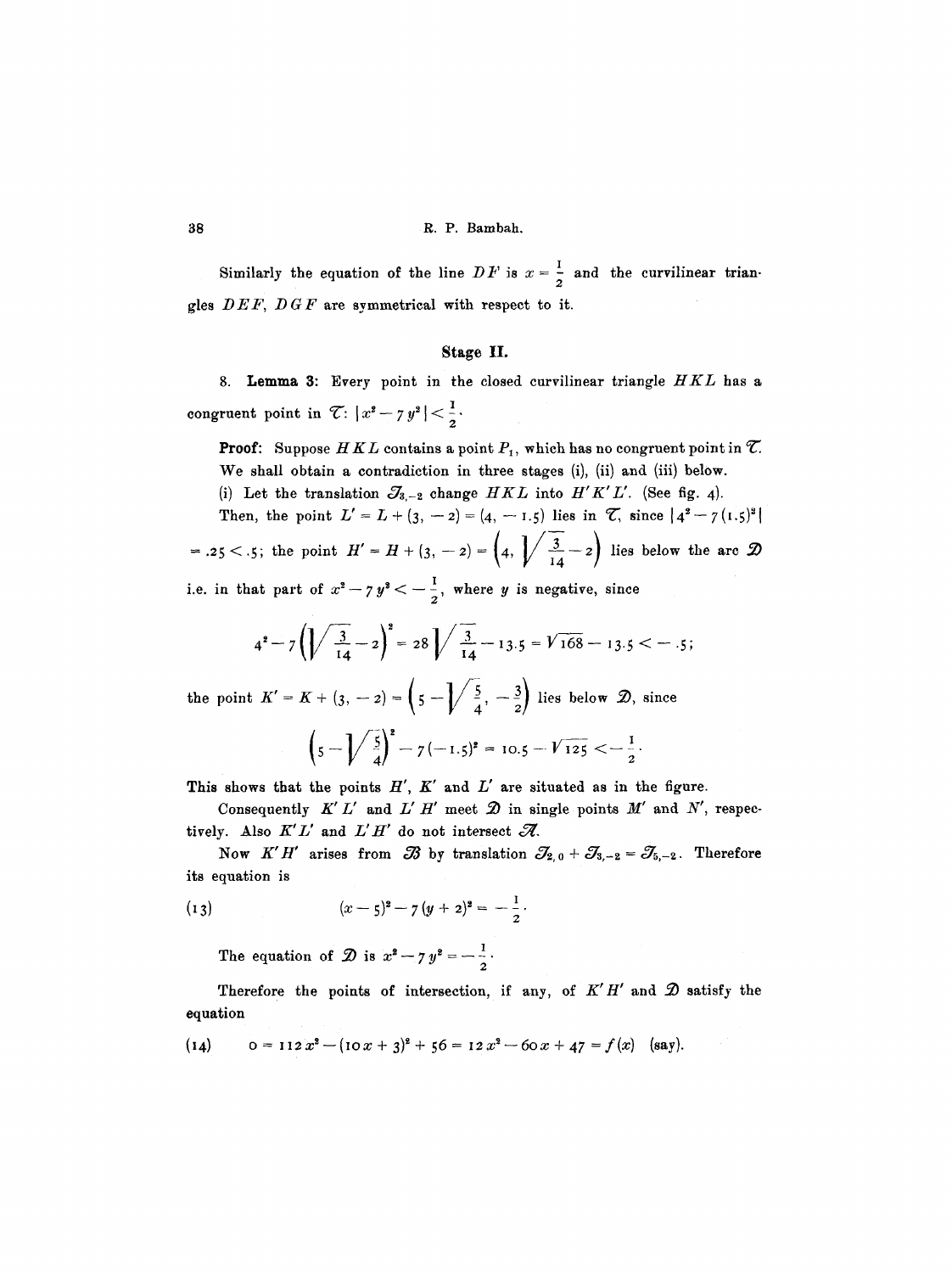Clearly  $f(0) > 0$  and  $f(1) < 0$ . Therefore one of the roots of  $(14)$  lies between o and I. As the x-co-ordinate of any point on  $K'H'$  is greater than 3,  $K'H'$  does not intersect  $\mathcal D$  in two points. Therefore by Lemma A of NHF,  $K'H'$  does not intersect  $\mathcal D$  at all.

This shows that the position of  $H'K'L'$  is as shown in the figure.

Now  $P_1$  lies in *HKL*. Therefore a point  $P' \equiv P_1$  lies in *H'K'L'. As*  $P'$ *cannot lie in*  $\mathcal{T}$ , it must lie in the closed region  $K'M'N'H'K'$ .

| Point                     | Curves through it                       | Co-ordinates                                                                                        |
|---------------------------|-----------------------------------------|-----------------------------------------------------------------------------------------------------|
| $\boldsymbol{M}^{\prime}$ | $y=-\frac{3}{2}, x^2-7y^2=-\frac{1}{2}$ | $\left(\left\lfloor \sqrt{\frac{61}{4}}, -\frac{3}{2} \right\rfloor = (3.90 \ldots, -1.5). \right)$ |
| $N^\prime$                | $x = 4, x^2 - 7y^2 = -\frac{1}{2}$      | $(4, -\frac{33}{14}) = (4, -1.53)$                                                                  |

The co-ordinates of  $M'$  and  $N'$  are

(ii) Now apply the translation  $\mathcal{J}_{8,-3}$  to *H'K'M'N'H'*. Let it change into a region  $H''K''M''N''H''$ . (See fig. 5.)

Then

$$
H'' = H' + (8, -3) = \left(12, \sqrt{\frac{3}{14}} - 5\right) \text{ lies in } \mathcal{T}, \text{ since}
$$

$$
\left| (12)^2 - 7\left(\sqrt{\frac{3}{14}} - 5\right)^2 \right| = \left| 32.5 - \sqrt{1050} \right| < \frac{1}{2};
$$

**the point**  $N'' = N' + (8, -3) = \left(12, -3-\sqrt{\frac{33}{14}}\right)$  lies in  $\mathcal{T}$ , since  $\left| (12)^2 - 7 \left( 3 + \sqrt{\frac{33}{14}} \right)^2 \right| = \left| 64.5 - \sqrt{4158} \right| < \frac{1}{2};$  $M'' = M' + (8, -3) = \left(8 + \sqrt{\frac{61}{4}}, -4.5\right)$  lies in  $\mathcal{T}$ , since

$$
\left| \left( 8 + \sqrt{\frac{61}{4}} \right)^2 - 7(-4.5)^2 \right| = \left| \sqrt{3904} - 62.5 \right| < \frac{1}{2};
$$

the point  $K''=K'+(8,-3)=\left(13-\sqrt{\frac{5}{4}},-4.5\right)$  lies below  $\mathcal{D}$ , since  $\left(13-\sqrt{\frac{5}{4}}\right)^2 - 7(4.5)^2 = 28.5 - \sqrt{845} < -\frac{1}{2}.$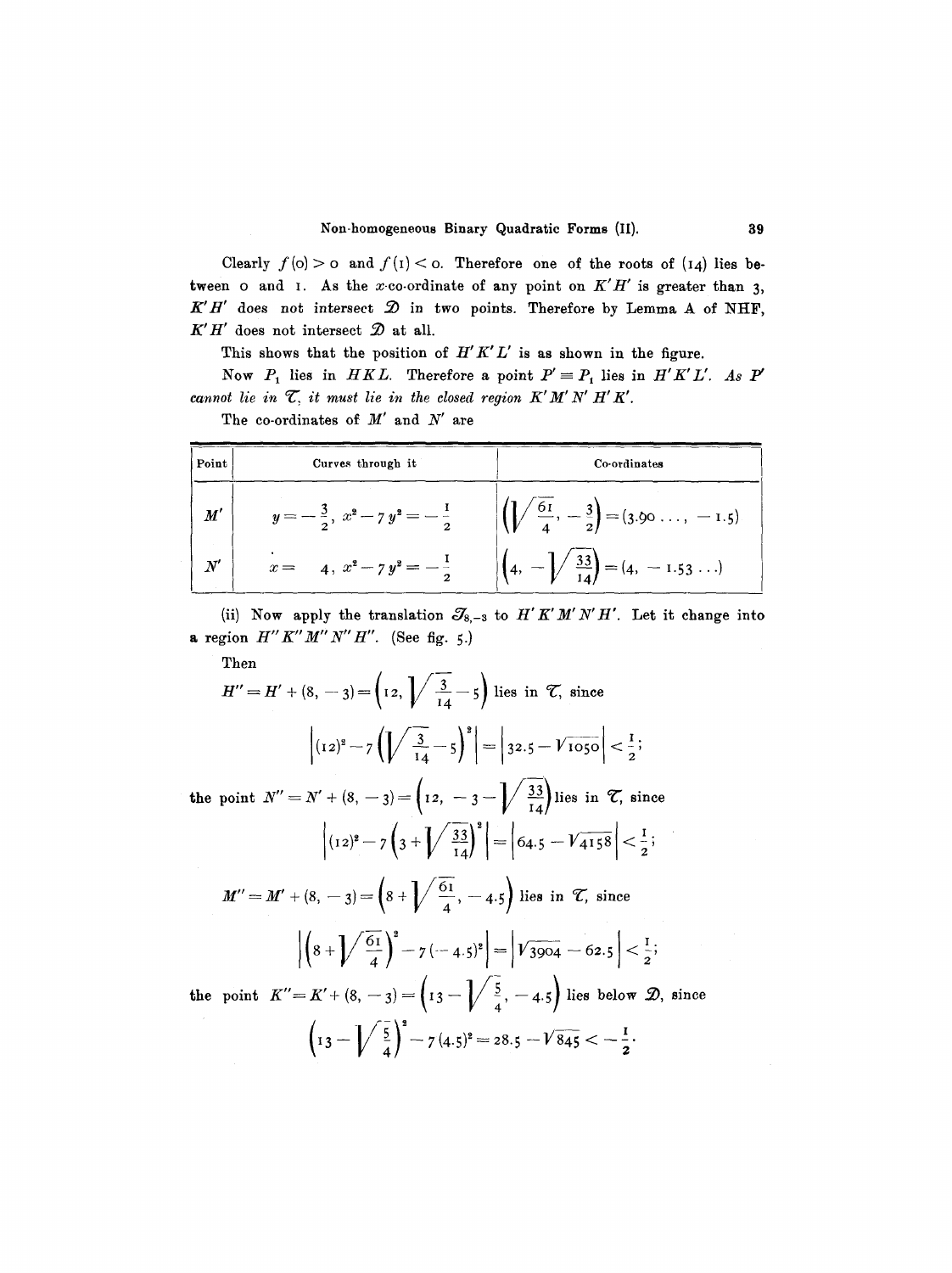This shows that the points  $H'', K'', M'', N''$  are situated relative to  $\mathscr A$  and  $\mathcal D$  as shown in the figure.

As  $M''K''$  is parallel to the x-axis, it intersects  $\mathcal D$  in one point  $S''$  (say). Also it does not intersect  $\mathscr A$  at all.

The line  $H''N''$  is parallel to the y-axis and meets neither  $\mathscr A$  nor  $\mathscr D$ .

Now  $M''N''$  arises from  $\mathcal{D}$  by the translation  $\mathcal{J}_{8,-3}$ . Therefore its equation is

(15) 
$$
(x-8)^2 - 7 (y+3)^2 = -\frac{1}{2}.
$$

The equation of  $\mathcal{D}$  is  $x^2 - 7y^2 = -\frac{1}{2}$ .

Therefore the points of intersection, if any, of  $M''N''$  with  $\mathcal D$  satisfy the equation.

$$
o = -(1 - 42 y)^2 + 1792 y^2 - 128 = 28 y^2 + 84 y - 129,
$$

which clearly possesses a positive root.

As M"N" arises from  $\mathcal{D}$  by translation  $\mathcal{J}_{s,-3}$ , the y-co-ordinate of every point on it must be less than  $-3$ . Consequently *M" N"* cannot intersect  $\mathcal{D}$  in two points. So that, by Lemma A of NHF,  $M''N''$  does not intersect  $\mathcal D$  at all.

The equation of  $\mathscr{A}$  is  $x^2 - 7y^2 = \frac{1}{2}$ . Therefore, because of (15) the points of intersection, if any, of  $M'' N''$  and  $\mathscr A$  satisfy the equation

(16) 
$$
o = -(2-42y)^2 + 1792y^2 + 128 = 28y^2 + 168y + 124 = f(y)
$$
 (say).

Now  $f(0) > 0$  and  $f(-2) < 0$ . Therefore one of the roots of (16) lies between 0 and  $-2$ . So that M''N" cannot intersect  $\mathscr A$  in two points. Therefore by Lemma A of NHF  $M''N''$  has no point common with  $\mathscr{A}$ .

Also because of the position of  $H'' K''$  relative to  $H'' N''$  and  $N'' M''$ ,  $H'' K''$ does not intersect  $\mathcal{A}$ .

By Lemma A of NHF,  $H''K''$  meets  $\mathcal D$  in a single point  $T''$  (say).

The above discussion shows that the region  $H''K''M''N''H''$  is situated as in the figure.

Now P' lies in  $H'K'M'N'H'$  and  $H''K''M''N''H''$  is congruent to *H'K'M'N'H'.* Also no point congruent to  $P' \equiv P_1$  lies in  $\mathcal{T}$ . Therefore, a *point*  $P'' \equiv P' \equiv P_1$  lies in  $K'' S'' T''$ .

The co-cordinates of S'' are  $\left(\frac{\sqrt{55}}{4}, -4.5\right)$ .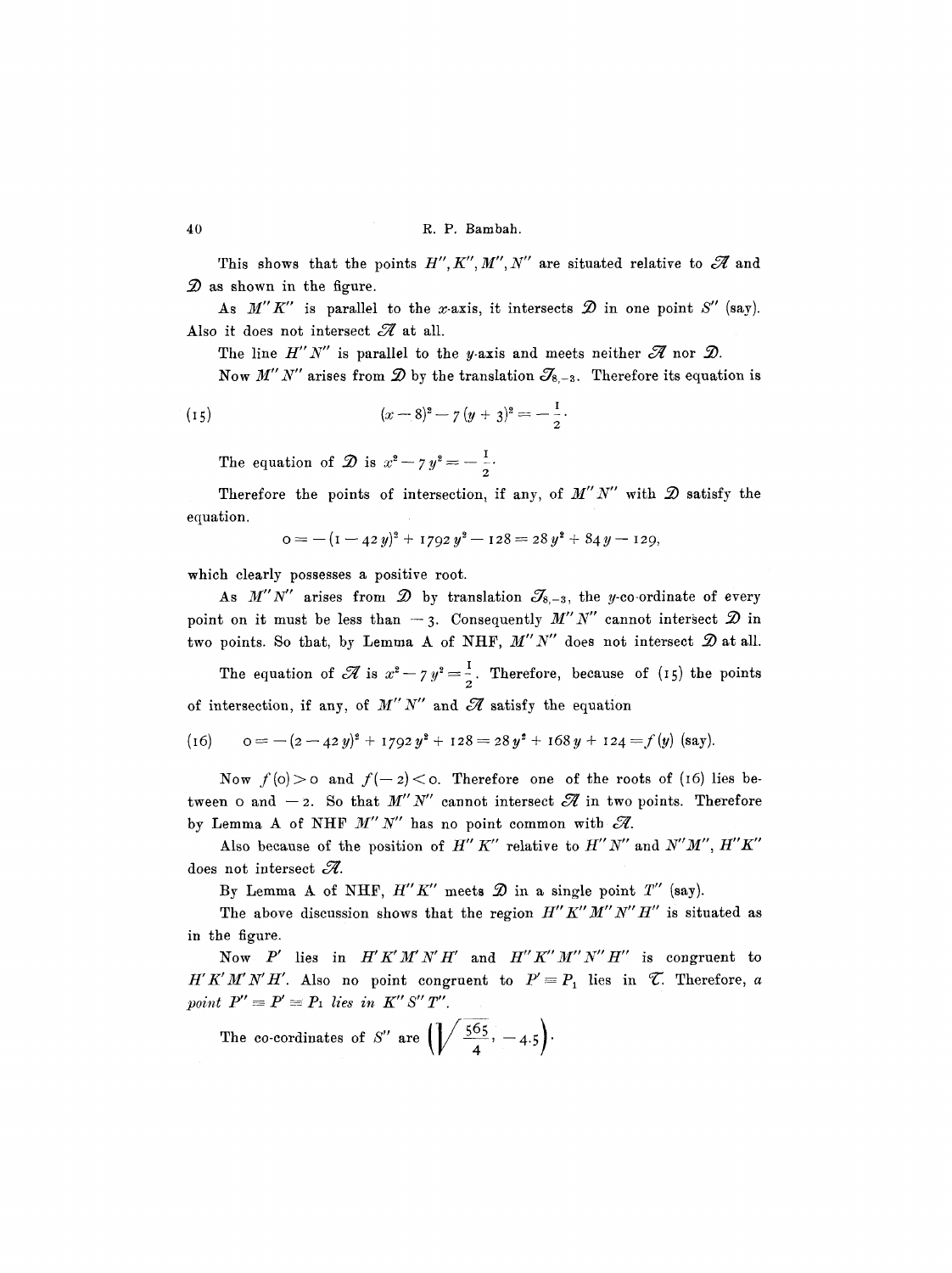We observe that

$$
y(T^{\prime\prime}) > y(H^{\prime\prime}) > -5.
$$

Also  $y(S'') = -4.5$ .

Therefore the y-co-ordinate of any point on the arc  $S''T''$  lies between  $-4.5$  and  $-5$ .

(iii) Now let the translation  $\mathcal{J}_{45,-17}$  change  $K''S''T'''$  into  $K'''S'''T'''$ . **(See fig. 6).** 

Then both

$$
K''' = K'' + (45, -17) = \left(58 - \sqrt{\frac{5}{4}}, -21.5\right)
$$

and

and

$$
S''' = S'' + (45, -17) = \left(45 + \sqrt{\frac{565}{4}}, -21.5\right)
$$

lie in  $\mathcal{T}$ , since

$$
\left| \left( 58 - \sqrt{\frac{5}{4}} \right)^2 - 7 (21.5)^2 \right| = \left| 129.5 - \sqrt{16820} \right| < \frac{1}{2},
$$

$$
\left| \left( 45 + \sqrt{\frac{565}{4}} \right)^2 - 7 (21.5)^2 \right| = \left| 45 \sqrt{565} - 1069.5 \right| < \frac{1}{2}.
$$

Again, the translation  $\mathcal{J}_{45,-17}$  does not change the positions of  $K''T''$  and  $S'' T''$  relative to each other, i.e.  $K'' T''$  is below  $S'' T''$ . Therefore, to prove that  $K''$  *S''' T'''* lies entirely in  $\mathcal{T}$ , we have only to show that (i) *S''' T'''* lies below  $\mathcal{A}$ , and (ii)  $K'''$   $T'''$  lies above  $\mathcal{D}$ . For this it will suffice to show that a)  $S''' T'''$  does not intersect  $\mathcal A$ , and b)  $K''' T'''$  has no points common with  $\mathcal D$ . These we prove below.

(a) The equation of  $S''' T'''$  is

$$
(x-45)^{2}-7(y+17)^{2}=-\frac{1}{2};
$$

and that of  $\mathscr{A}$  is  $x^2 - 7y^2 = \frac{1}{2}$ .

Therefore, on eliminating  $x$  between these equations, we find that the points of intersection, if any, of  $S''' T'''$  and  $\mathscr A$  satisfy the relation

(17) 
$$
0 = -(238 y - 3)^{2} + 7 \times 8100 y^{2} + 4050
$$

$$
= 56 y^{2} + 1428 y + 4041 = f(y) \text{ (say)}.
$$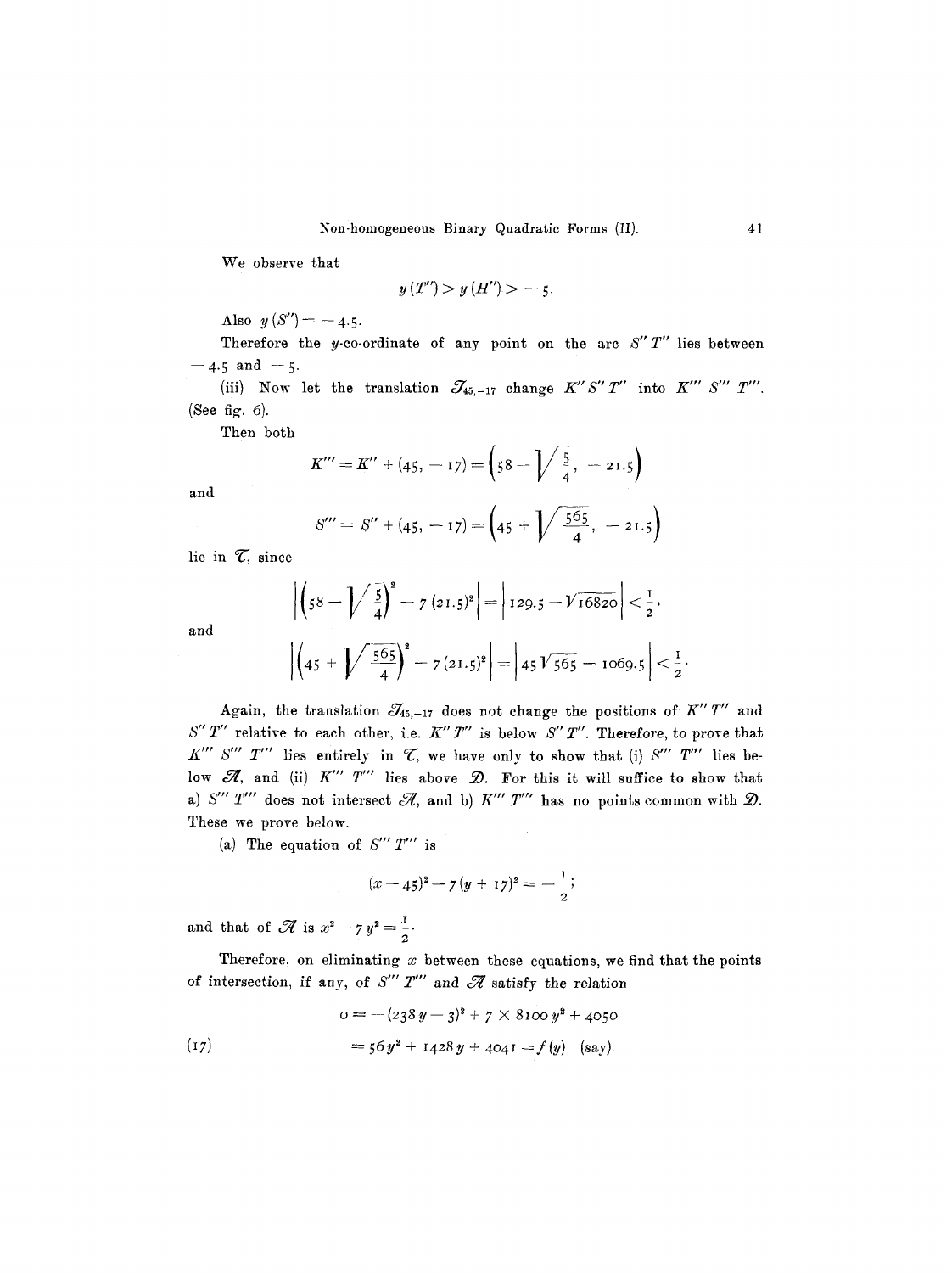**42 R.P. Bambah.** 

Now 
$$
f(0) > 0
$$
,  
\n $f(-4) = 896 - 5712 + 4041 < 0$ ,  
\n $f(-22) = 28 (-22) (-44 + 51) + 4041 = 4041 - 4312 < 0$   
\n $f(-\infty) > 0$ .

Therefore (17) has no root in the interval  $(-21.5, -22)$ . We have already seen that the y-co-ordinates of points of  $S'' T''$  lie between  $-4.5$  and  $-5$ . Therefore the y-co-ordinates of points of *S'''* T''' lie between  $-21.5$  and  $-22.$  So that  $S'''$   $T'''$  does not have any point common with  $\mathscr A$  i.e. (a) is true.

(b) The arc  $K'''$  T'' arises from  $K''$  T'' by  $\mathcal{J}_{45,-17}$ , and therefore from  $K'H'$  by  $\mathcal{J}_{53,-20}$ . Therefore, by (13), its equation is

(18) 
$$
(x-58)^2 - 7 (y+22)^2 = -\frac{1}{2}.
$$

The equation of  $\mathcal{D}$  is

$$
x^2 - 7y^2 = -\frac{1}{2}.
$$

Therefore their points of intersection would satisfy

(19) 
$$
o = 847 x^2 - (29 x + 6)^2 + 423.5 = 6 x^2 - 348 x + 387.5 = f(x)
$$
 (say).

Now 
$$
f(0) > 0
$$
,  
\n $f(+2) < 0$ ,  
\n $f(56.88) = 6(56.88)(56.88 - 58) + 387.5 = 387.5 - 382.2336 > 0$ .

Therefore both the roots of (I9) are less than 56.88.

But the x-co-ordinate of any point of  $K''' T'''$  is greater than that of  $K''=58-\sqrt{\frac{5}{4}}=56.881...$  Therefore  $K'''T'''$  does not intersect  $\mathcal{D}$  i.e. (b) is true. Consequently  $K'''$  S'''  $T'''$  lies entirely in  $\mathcal{T}$ .

As  $K''' S''' T'''$  is congruent to  $K'' S'' T''$ , a point  $P''' \equiv P' \equiv P_1$  lies in  $\mathcal{T}$ . This gives the required contradiction and the lemma follows.

Corollary: The closed eurvilinear triangle *HKL* does not contain any  $\mathcal{H}$ -point i.e. a point which has no congruent point in  $\mathcal{T}: |x^2 - y^2| < \frac{1}{2}$ . **Lemma 4:** There is no  $\mathcal{H}$ -point in  $\mathcal{R}_2$ .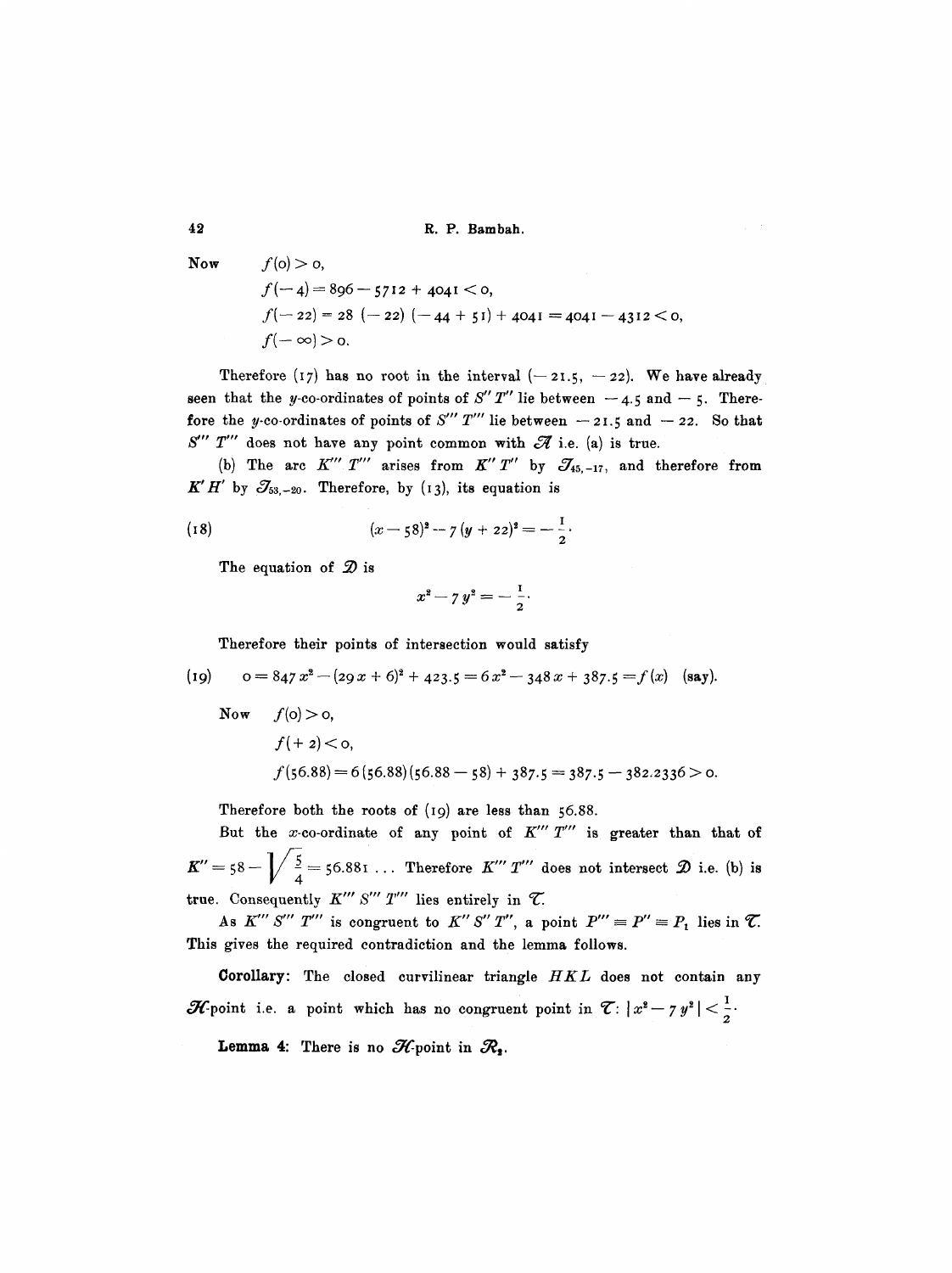**Proof:** We have seen that there is no  $\mathcal{H}$ -point in  $HKL$ . Now consider *HBL.* We saw at the end of stage I that *HBL* is the image of *HKL* in the line  $HL: x = I$ . Therefore if *HBL* contains an  $\mathcal{H}$ -point  $(x, y)$ , its image  $(z-x, y)$ , is an *H*-point in *HKL*, which is impossible. Consequently there is no  $\mathcal{H}$ -point in  $\mathcal{R}_{2}$ .

Lemma 5: Every point in the closed curvilinear triangle *DEF*, excluding the point  $D$  and a closed curvilinear triangle  $FIJ$ , has a congruent point in  $\mathcal{T}$ .

**Proof:** Let the translation  $\mathcal{J}_{1,-1}$  change  $DEF$  into  $D'E'F'$ . (See fig. 7). Then, from table II,

$$
D'=D+(1, -1)=\left(\frac{3}{2}, -\frac{1}{2}\right)
$$
lies on  $\mathscr{A}$ ,

since

**also** 

$$
\left(\frac{3}{2}\right)^2 - 7\left(-\frac{1}{2}\right)^2 = \frac{1}{2}
$$

 $= E + (1, -1) = \begin{pmatrix} 2 \\ 4 \end{pmatrix}$   $\begin{pmatrix} -2 \\ 112 \end{pmatrix}$  lies in  $\mathcal{C}$ ,

since

$$
\left|\left(\frac{7}{4}\right)^2 - 7\left(\left|\sqrt{\frac{17}{112}} - 1\right)^2\right| = \left|\sqrt{\frac{119}{4}} - 5\right| < \frac{1}{2},
$$

and  $F' = F + (1, -1) = \left(\frac{3}{2}, \sqrt{\frac{3}{28}} - 1\right)$  lies below the arc  $\mathcal{D}$  i.e. in that part of  $x^2 - 7$   $y^2 < -\frac{1}{2}$ , where y is negative, since

$$
\left(\frac{3}{2}\right)^2 - 7\left(\sqrt{\frac{3}{28}} - 1\right)^2 = \sqrt{21} - 5.5 < -0.5.
$$

This proves that the position of the points  $D'$ ,  $E'$  and  $F'$  is as shown in fig. 7.

We also observe that  $D'E'$  and  $E'F'$  are arcs of hyperbolas with asymptotes parallel to  $x \pm \sqrt{7} y = 0$ .

By Lemma A of NHF,  $E'F'$  meets  $\mathcal D$  in a single point  $I'$  (say). As  $F'D'$ is a line parallel to the y-axis, it intersects  $\mathcal D$  in one point  $J'$ , say. The arc  $D' E'$  arises from  $\mathscr{B}$  by a translation  $\mathscr{S}_{3,-1} = \mathscr{S}_{1,0} + \mathscr{S}_{1,0} + \mathscr{S}_{1,-1}$ . Therefore its equation is

(20) 
$$
(x-3)^2 - 7 (y+1)^2 = \frac{1}{2}.
$$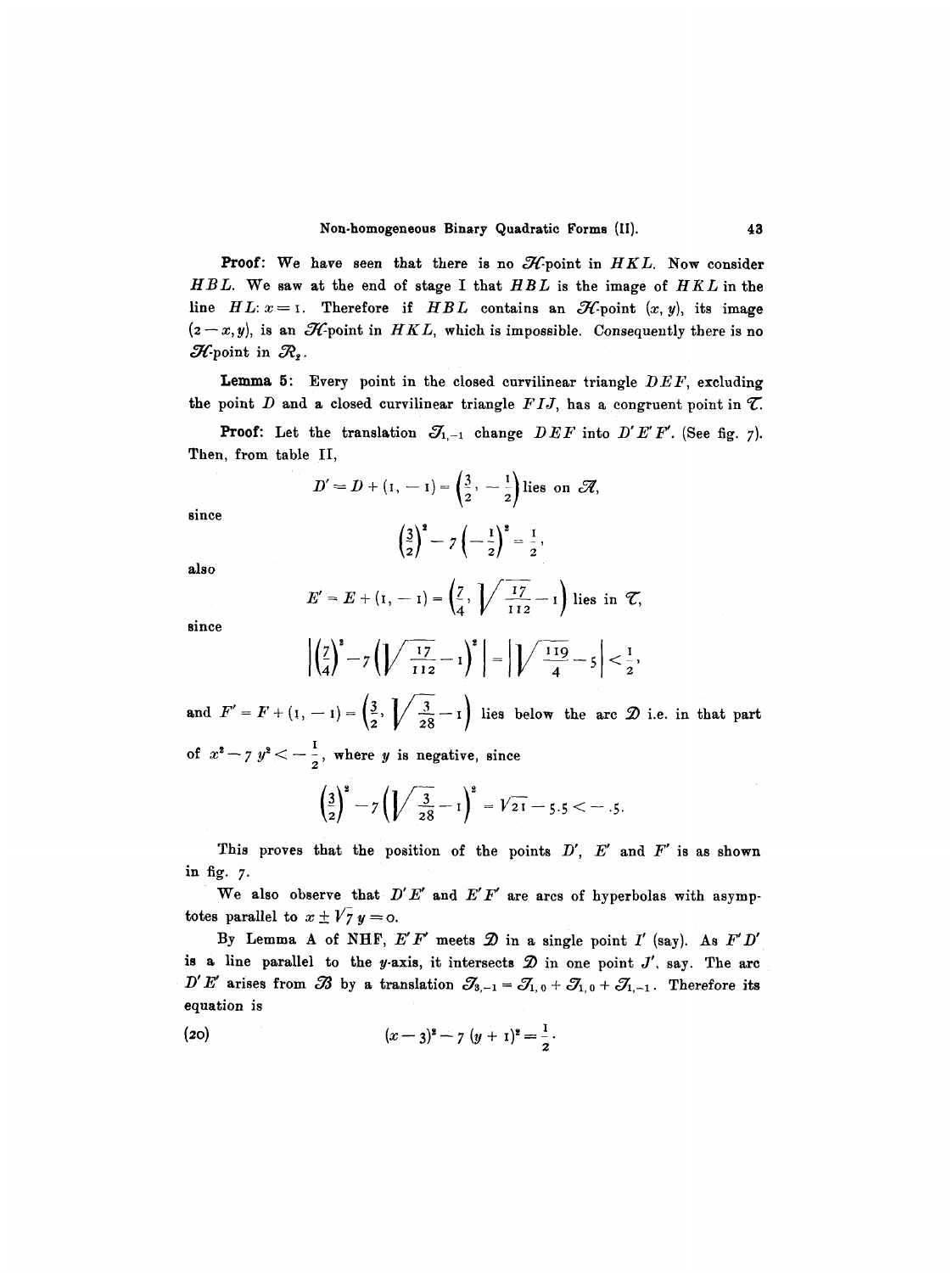44 R.P. Bambah.

The equation of  $\mathcal{D}$  is

$$
x^2 - 7y^2 = -\frac{1}{2}.
$$

Therefore, eliminating  $y$  between (20) and the above, we find that the points of intersection, if any, of  $D'E'$  and  $\mathcal D$  satisfy the equation

$$
0 = -14 - 28 x2 + (1 - 6 x)2 = 8 x2 - 12 x - 13.
$$

This has a negative root. Therefore, as all points on *D'E'* have a positive abscissa, there is at most one point of intersection of  $D'E'$  and  $D$ . But, by Lemma A of NHF, the points of intersection of  $D'E'$  and  $D$  are two or none. Therefore  $D' E'$  does not intersect  $\mathcal{D}$ .

The equation of  $\mathscr{A}$  is  $x^2 - 7 y^2 = \frac{1}{2}$ .

From (20) and the equation of  $\mathscr A$  it is easily seen that  $D'E'$  and  $\mathscr A$  touch each other at *D'.* 

The effect of all this is to show that the position of  $D'E'F'$  is as shown in the figure. The translation  $\mathcal{J}_{-1, 1}$ , i.e. the translation inverse to  $\mathcal{J}_{+1,-1}$ , change *F'l'J'* into the *FIJ* of the lemma.



9. Let  $JM$ , the image of  $JI$  in  $DF$ , meet the arc  $FG$  in  $M$ . As in Lemma 4, we see that there is no  $\mathcal{H}_{\text{point}}$  in the whole of  $\mathcal{R}_{1}$ , excluding the point and the closed region *FIJM*. We shall denote the region *FIJM* by  $\Sigma_1$ .

As any point congruent to an  $\mathcal{H}$ -point, is an  $\mathcal{H}$ -point, the above combined with Lemma 4 shows: -- Let  $(x_0, y_0)$  be an  $\mathscr{H}$  point and  $y_0 \equiv y_1$  with  $0 \le y_1 \le \frac{1}{2}$ , then  $(x_0, y_0)$  is congruent either to  $\left(\frac{1}{2}, \frac{1}{2}\right)$  or to a point  $(x_1, y_1)$  in  $\Sigma_1$ .

Now let  $\Sigma_2$  be the image of  $\Sigma_1$  in the origin, Then, by symmetry, if  $-\frac{1}{2} < y_1 <$  o,  $(x_0, y_0)$  has a congruent point  $(x_2, y_2) = (x_2, y_1)$  in  $\Sigma_2$ .

Regarding the point  $\left(\frac{1}{n},\frac{1}{n}\right)$  as a region  $\Sigma_{s}$  we conclude that all  $\mathscr{H}$  points lie in regions congruent to  $\Sigma_1$ ,  $\Sigma_2$  and  $\Sigma_3$ .

We give below the equations of the boundaries of  $\Sigma_1$  and the co-ordinates of its vertices.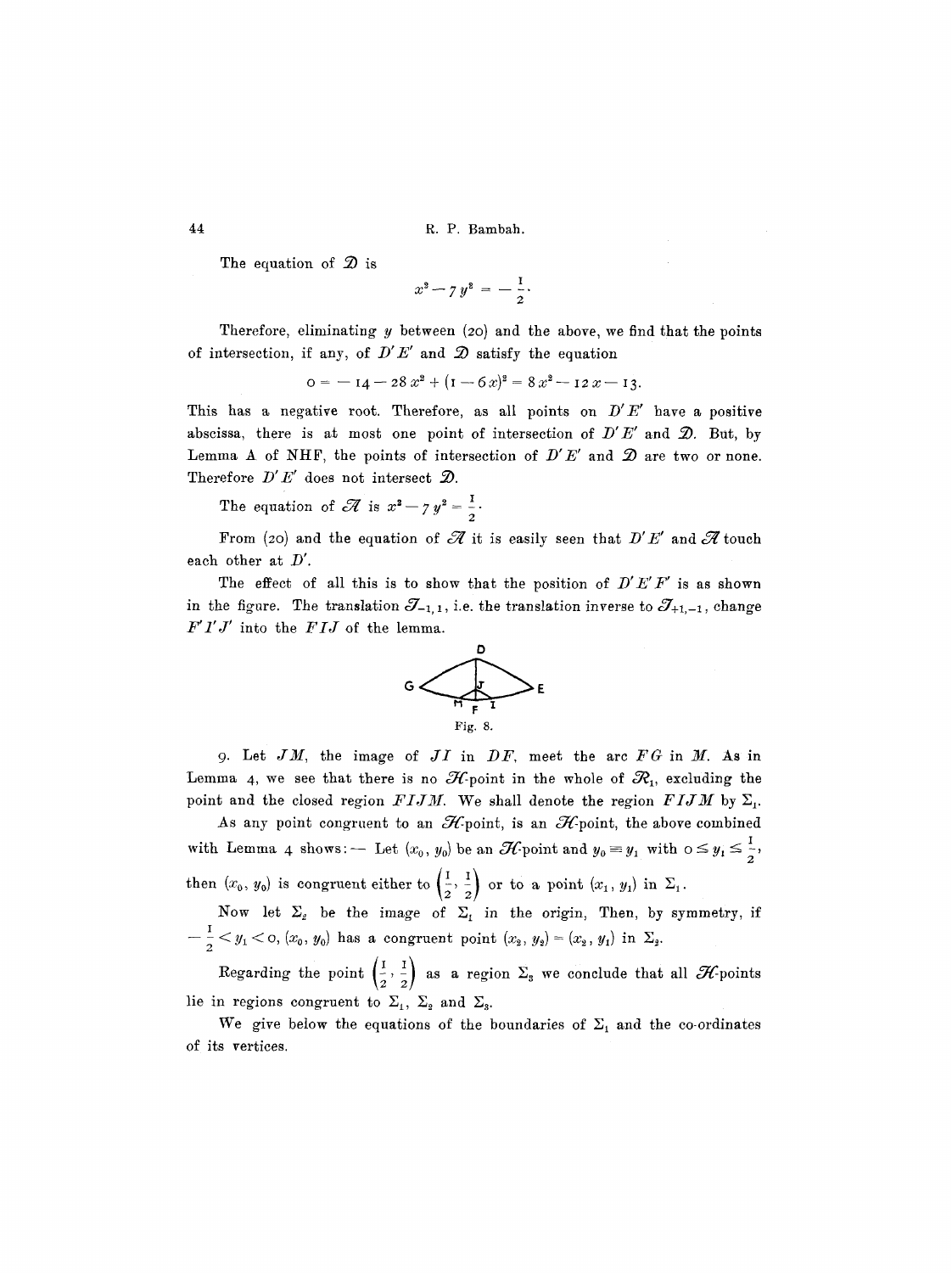Non-homogeneous Binary Quadratic Forms (II). 45

$$
F I: (x^{2} - 7 y^{2}) = -\frac{1}{2};
$$
  
\n
$$
I J: (x + 1)^{2} - 7 (y - 1)^{2} = -\frac{1}{2};
$$
  
\n
$$
I J: (x + 1)^{2} - 7 (y - 1)^{2} = -\frac{1}{2};
$$
  
\n
$$
J M: (x - 2)^{2} - 7 (y - 1)^{2} = -\frac{1}{2}.
$$
  
\n
$$
F: \left(\frac{1}{2}, \sqrt{\frac{3}{28}}\right) = (.5, .3273 \ldots);
$$
  
\n
$$
J: \left(\frac{1}{2}, 1 - \sqrt{\frac{11}{28}}\right) = (.5, .3732 \ldots)
$$
  
\n
$$
I: \left(\sqrt{\frac{7}{6}} - \frac{1}{2}, \frac{1}{2} - \sqrt{\frac{1}{42}}\right) = (.5801 \ldots, .3456 \ldots);
$$
  
\n
$$
M: \left(\frac{3}{2} - \sqrt{\frac{7}{6}}, \frac{1}{2} - \sqrt{\frac{1}{42}}\right) = (.4198 \ldots, .3456 \ldots).
$$

The point  $\left(\frac{1}{2}, \frac{5}{14}\right) = \left(\frac{1}{2}, .3571\ldots\right)$  obviously lies on  $FJ$  between  $F$  and  $J$ .  $F_2, I_2, J_2$  and  $M_2$  are the images in the origin of  $F, I, J$  and  $M$  respectively.

# **Stage IIl.**

io. We now introduce some standard notation for use in the rest of the chapter. If  $R_1$  and  $R_2$  be two sets of points,  $R_1 \cup R_2$  will denote their union i.e. the set of points which belong to  $\mathcal{R}_1$  or to  $\mathcal{R}_2$  or to both.

 $\bigcup\limits_{i=1}^m\mathcal{R}_i$  or U  $\{\mathcal{R}_1,$   $\mathcal{R}_2,$   $\dots,$   $\mathcal{R}_m\}$  will denote the union of  $\mathcal{R}_1,$   $\mathcal{R}_2,$   $\dots$  and  $\mathcal{R}_m$ .  $\mathcal{R}_1 \cap \mathcal{R}_2$  will denote the intersection of  $\mathcal{R}_1$  and  $\mathcal{R}_2$  i.e. the set of points

which belong to both  $\mathcal{R}_1$  and  $\mathcal{R}_2$ .

m  $\bigcap_{i=1}^n \mathcal{R}_i$  or  $\bigcap \{ \mathcal{R}_1, \mathcal{R}_2, \ldots, \mathcal{R}_m \}$  will denote the intersection of  $\mathcal{R}_1, \mathcal{R}_2, \ldots$ and  $\mathcal{R}_m$ .

 $\Lambda$  will denote the lattice of points with integer co ordinates.

If P be a point with co-ordinates  $(a, b)$ ,  $\mathcal{R} + P$  will denote the region into which  $\mathcal R$  is changed by the translation  $\mathcal J_{a, b}$ . In particular if P be a point of  $\Lambda$ ,  $\mathcal{R}$  + P will be a region congruent to  $\mathcal{R}$ .

If  $T$  be any transformation  $T(P)$  will denote the point into which  $T$  transforms P, while  $T({\mathcal R})$  will stand for the region into which  ${\mathcal R}$  is changed by T.

 $T^{-1}$  will denote the transformation inverse to  $T$ .

II. In this notation we can express the conclusions of  $\S$  9 as follows: Every  $\mathcal{H}$ -point must belong to the set  $\Sigma$ , where

$$
\Sigma = \bigcup_{\substack{i=1 \ p \in \Lambda}}^3 (\Sigma_i + P).
$$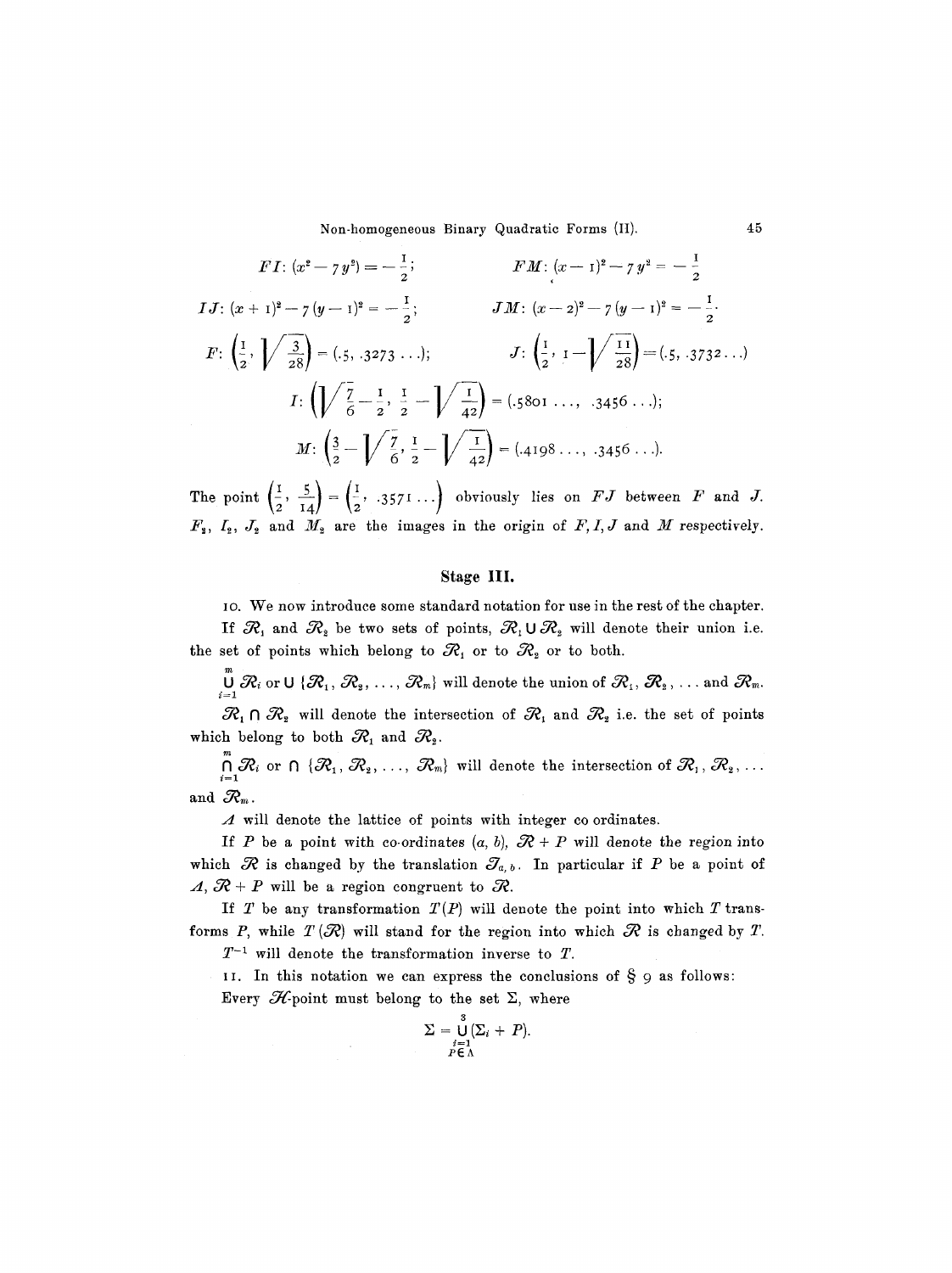Consider the transformation  $T$  defined by

$$
T\begin{pmatrix}x\\y\end{pmatrix}=\begin{pmatrix}8x-2iy\\-3x+8y\end{pmatrix}.
$$

Both T and  $T^{-1}$  are integral and uni-modular. They leave  $x^2 - 7y^2$  unchanged. Consequently, both  $T$  and  $T^{-1}$  change an  $\mathcal{H}$ -point into an  $\mathcal{H}$ -point, i.e. if P is an  $\mathscr{H}$ -point, so also are  $T(P)$  and  $T^{-1}(P)$ . This implies that if P is an  $H$ -point, there exist  $H$ -points  $Q$  and  $R$  such that

$$
T(R)=T^{-1}(Q)=P.
$$

As P, Q and R are members of  $\Sigma$ , P belongs to  $\Sigma$ ,  $T(\Sigma)$  and  $T^{-1}(\Sigma)$ . Continuing like this we can show P belongs to  $T^2(\Sigma)$ ,  $T^3(\Sigma)$ , ... and  $T^{-2}(\Sigma)$ ,  $T^{-3}(\Sigma), \ldots$ .

In other words, every  $H$ -point belongs to the set

$$
\gamma = \bigcap \{ \ldots, T^{-2}(\Sigma), T^{-1}(\Sigma), \Sigma, T(\Sigma), T^2(\Sigma), \ldots \}.
$$

I2. We **now state** Cassels' Lemma. We shall give a proof at the end of the paper.

## **Cassels' Lemma.**

Suppose

i)  $S$  is the transformation defined by

$$
S\binom{x}{y} = \binom{a\,x + b\,y}{c\,x + d\,y},
$$

where *a*, *b*, *c*, *d*, are integers such that  $ad-bc = \pm 1$ , and  $x^2 - x(a+d) + ad$  $-bc = o$  has two distinct real roots,

ii)<sup>1</sup>  $F_1 = (\xi_1, \eta_1), F_2 = (\xi_2, \eta_2), \ldots, F_t = (\xi_t, \eta_t)$  are t points incongruent mod.  $\Lambda$ , such that

$$
S(F_i) \equiv F_i \pmod{A}, i = 1, 2, \ldots, t.
$$

iii)  $\mathcal{R}_1, \ldots, \mathcal{R}_t$  are bounded regions containing  $F_1, \ldots, F_t$  respectively, such that

a) no two of the regions

$$
\mathcal{R}_i+P, i=1,\ldots, t, P\in \mathcal{A} \quad (*)
$$

intersect, and

<sup>&</sup>lt;sup>1</sup> It is not difficult to generalise the lemma to cover the case when the  $S(F_i)$  are congruent to the  $F_i$  in any permuted order.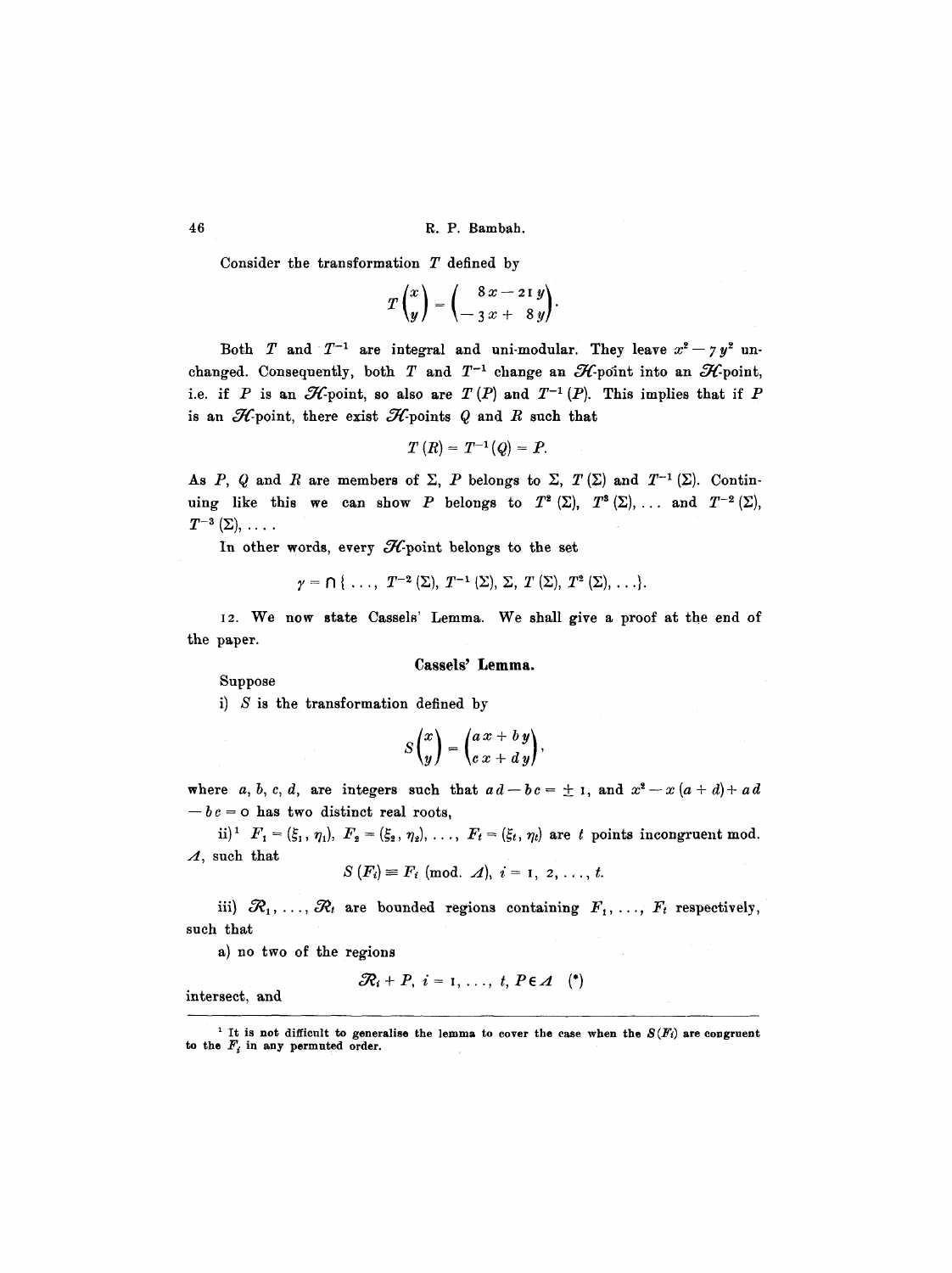b) for each  $j = 1, 2, ..., t$ ,  $S(\mathcal{R}_i)$  intersects only one region of (\*), namely  $\mathcal{R}_j+P$ .

Then, if  $\mathcal R$  denotes the union of all regions (\*) i.e.

$$
\mathcal{R} = \bigcup_{\substack{i=1 \\ P \in A}}^t (\mathcal{R}_i + P),
$$

the only points common to  $\mathcal{R}, S(\mathcal{R}), S^2(\mathcal{R}), \ldots, S^{-1}(\mathcal{R}), S^{-2}(\mathcal{R}), \ldots$ , are the points  $F_i + P$   $(i = 1, 2, \ldots t, P \in \Lambda)$ .

13. Now take

$$
S = T \text{ i.e. } S\begin{pmatrix} x \\ y \end{pmatrix} = \begin{pmatrix} 8x - 21y \\ -3x + 8y \end{pmatrix}.
$$

The condition i) is easily seen to be satisfied.

Let 
$$
F_1 = \left(\frac{1}{2}, \frac{5}{14}\right), F_2 = \left(-\frac{1}{2}, -\frac{5}{14}\right), \text{ and } F_3 = \left(\frac{1}{2}, \frac{1}{2}\right).
$$
 These points are

obviously incongruent mod.  $\Lambda$ .

Also

$$
T(F_1) = \left(-\frac{7}{2}, \frac{9}{14}\right) \equiv F_1,
$$
  

$$
T(F_2) = \left(\frac{7}{2}, -\frac{9}{14}\right) \equiv F_2,
$$
  

$$
T(F_3) = \left(-\frac{13}{2}, \frac{5}{2}\right) \equiv F_3,
$$

so that ii) is satisfied.

Let

 $\mathcal{R}_1 = \Sigma_1$ ,  $\mathcal{R}_2 = \Sigma_2$ ,  $\mathcal{R}_3 = \Sigma_3$ .

The regions  $\Sigma_1 + P$ ,  $\Sigma_2 + P$ ,  $\Sigma_3 + P$  respectively contain the points  $\left(\frac{1}{2}+m,\frac{5}{14}+n\right), \left(\frac{1}{2}+m,~-\frac{5}{14}+n\right), \left(\frac{1}{2}+m,\frac{1}{2}+n\right), (m, n)$  integers. These regions lie in rows and columns as shown in fig. 9.

The regions in the rows immediately above and immediately below the lines  $y = a + \frac{1}{2}$  are congruent to  $\Sigma_2$  and  $\Sigma_1$  respectively.

We can easily see that  $\mathcal{R}_i$  does not intersect  $\mathcal{R}_i + P$ ,  $i+j$  or  $\mathcal{R}_i + P$ ,  $P \in \mathcal{A}$ ,  $P \neq 0$ ,  $i, j = 1, 2, 3$ , i.e. no two of  $\mathcal{R}_i + P$ ,  $i = 1, 2, 3, P \in \mathcal{A}$ , intersect. Now we verify iii) (b).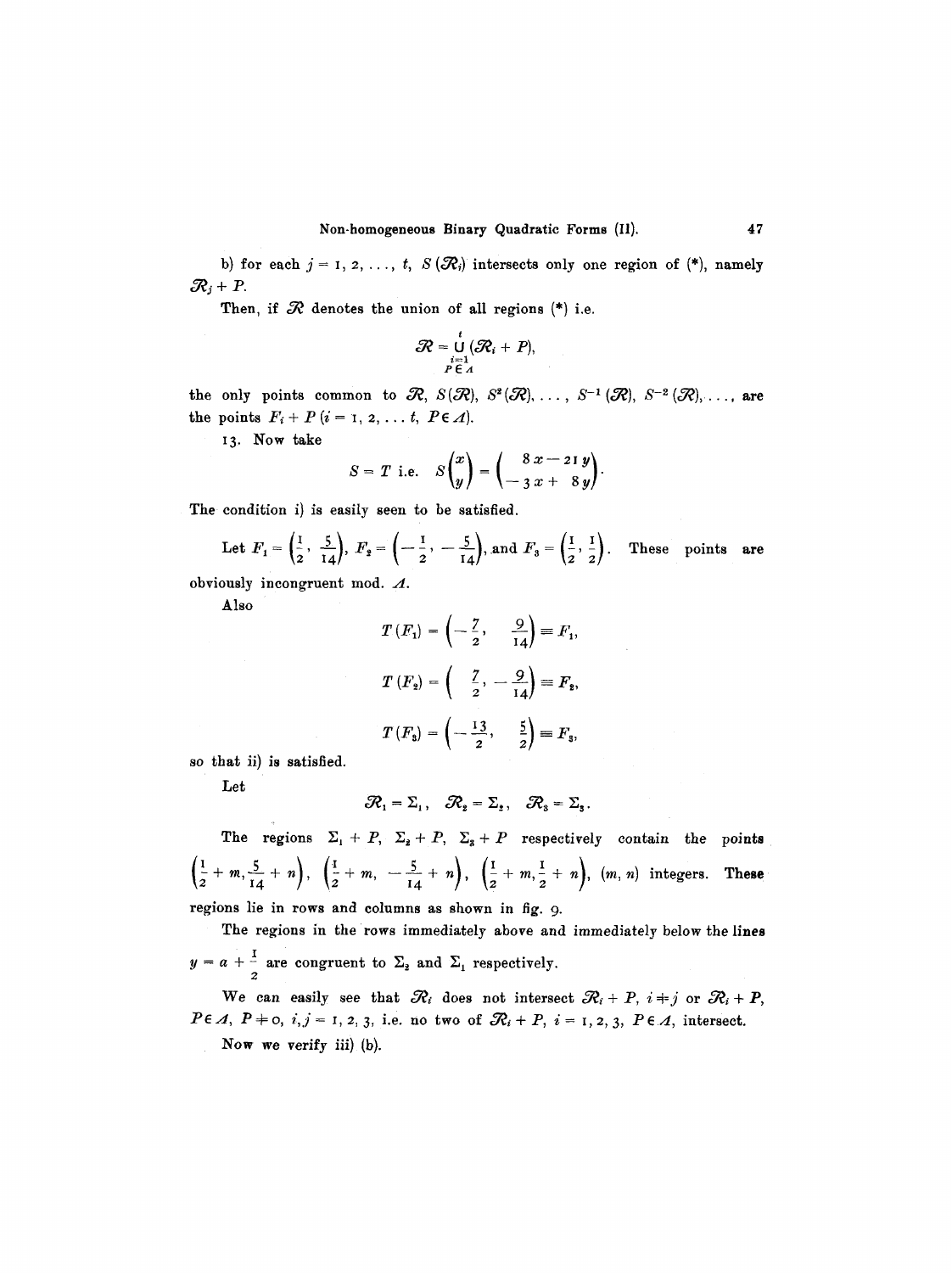48 R. P. Bambah.



$$
S(\mathcal{R}_3) = T(\Sigma_3) = \left(-\frac{13}{2}, \frac{5}{2}\right) = \Sigma_3 + (-7, 2)
$$

The region  $\Sigma_1$  was defined by and so is easily seen to have points common with no other region of  $(*)$ .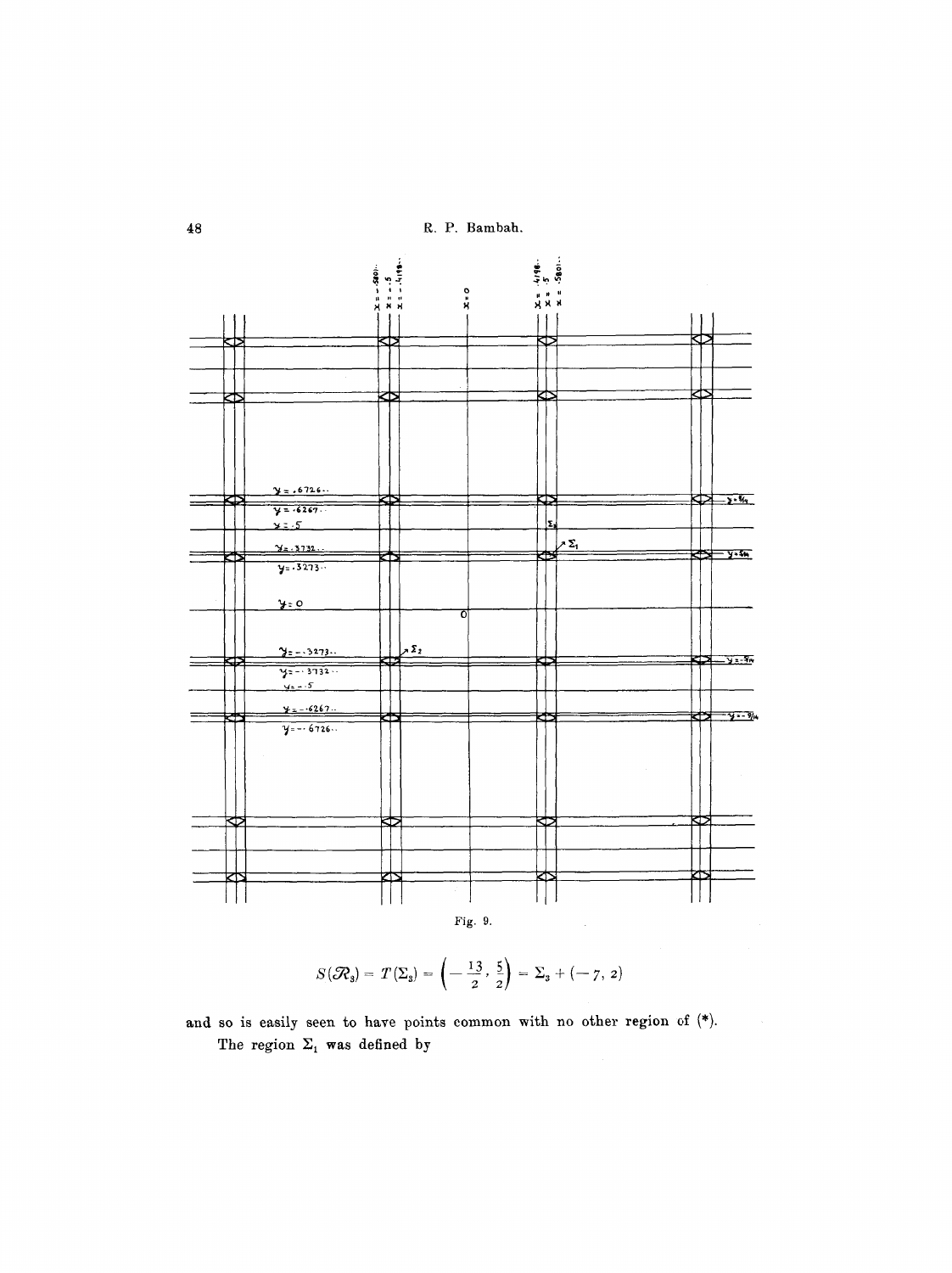

$$
x^{2} - 7 y^{2} \le -\frac{1}{2},
$$
  
\n
$$
(x - 1)^{2} - 7 y^{2} \le -\frac{1}{2},
$$
  
\n
$$
(x + 1)^{2} - 7 (y - 1)^{2} \le -\frac{1}{2},
$$
  
\n
$$
(x - 2)^{2} - 7 (y - 1)^{2} \le -\frac{1}{2}.
$$

Let  $T(\Sigma_i)$  be denoted by  $\sigma_i$ , the points  $T(F)$ ,  $T(T)$ ,  $T(J)$  and  $T(M)$  being denoted by  $f, i, j$  and m respectively. (See fig. 10).

We easily see that T transforms  $(x-a)^2 - 7(y-b)^2$  into  $(x-a')^2 - 7(y-b')^2$ where

$$
\begin{pmatrix} a' \\ b' \end{pmatrix} = T \begin{pmatrix} a \\ b \end{pmatrix} = \begin{pmatrix} 8 a - 21 b \\ -3 a + 8 b \end{pmatrix}.
$$

Therefore the equations of  $f i$ ,  $i j$ ,  $j m$  and  $m f$  are

$$
f i = T (F I)
$$
:  $x^2 - 7 y^2 = -\frac{1}{2}$ ,

 $6 - 642128$  Acta mathematica. 86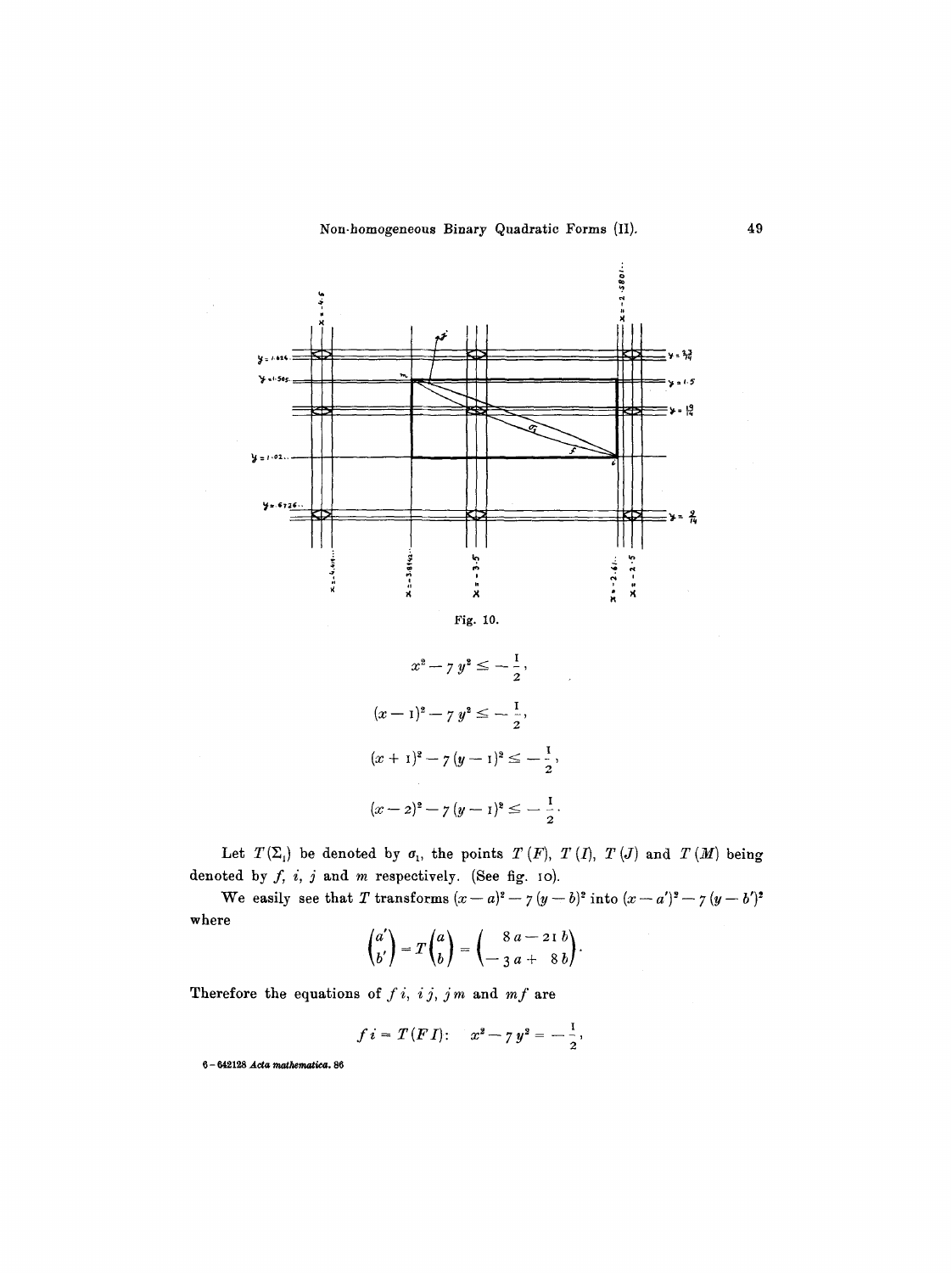**50 R.P. Bambah.** 

$$
f m = T (F M): (x - 8)^{2} - 7 (y + 3)^{2} = -\frac{1}{2},
$$
  
\n
$$
i j = T (I J): (x + 29)^{2} - 7 (y - 11)^{2} = -\frac{1}{2},
$$
  
\n
$$
j m = T (J M): (x + 5)^{2} - 7 (y - 2)^{2} = -\frac{1}{2}.
$$

 $\epsilon_{\rm x}$ 

 $\sim$   $\sim$ 

Consequently  $\sigma_1$  can be defined by

$$
x^{2} - 7 y^{2} \le -\frac{1}{2},
$$
  
\n
$$
(x - 8)^{2} - 7 (y + 3)^{2} \le -\frac{1}{2},
$$
  
\n
$$
(x + 29)^{2} - 7 (y - 11)^{2} \le -\frac{1}{2},
$$
  
\n
$$
(x + 5)^{2} - 7 (y - 2)^{2} \le -\frac{1}{2}.
$$

The co-ordinates of  $f$ ,  $i$ ,  $j$  and  $m$  are

$$
f = T(F): T\left(\frac{\frac{1}{2}}{\frac{3}{28}}\right) = \left(-\frac{2.87 \cdots}{1.11 \cdots}\right),
$$
  
\n
$$
i = T(I): T\left(\frac{\sqrt{\frac{7}{6}} - \frac{1}{2}}{\frac{1}{2} - \sqrt{\frac{1}{42}}}\right) = \left(-\frac{2.61 \cdots}{1.02 \cdots}\right),
$$
  
\n
$$
i = T(J): T\left(\frac{\frac{1}{2}}{1 - \sqrt{\frac{11}{28}}}\right) = \left(-\frac{3.83 \cdots}{1.485 \cdots}\right),
$$
  
\n
$$
m = T(M): T\left(\frac{\frac{3}{2} - \sqrt{\frac{7}{6}}}{\frac{1}{2} - \sqrt{\frac{1}{42}}}\right) = \left(-\frac{3.8992 \cdots}{1.505 \cdots}\right).
$$

As all the arcs *f i, i j,* j m and m i are parts of hyperbolas with axes parallel to the co-ordinate axes, it is easily seen that  $\sigma_1$  lies between the lines

$$
y = 1.505 \ldots, \quad y = 1.02 \ldots, \quad x = -3.8992 \ldots, \quad x = -2.61 \ldots
$$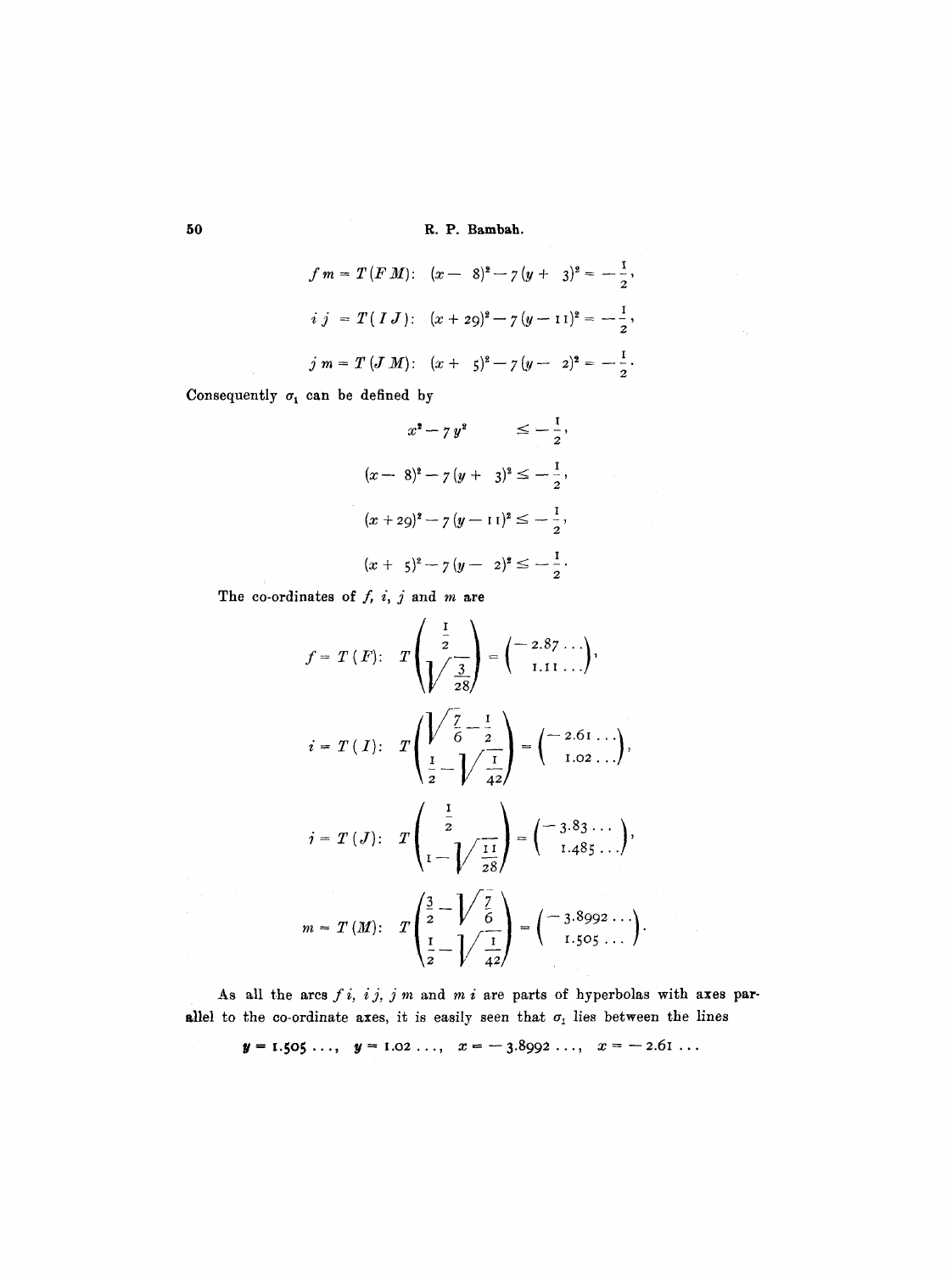#### **Non-homogeneous Binary Quadratic Forms (II). 61**

We know that the regions  $\Sigma_i + P$ ,  $i = 1, 2, 3, P \in \Lambda$  are situated in **rows and columns about the points**  $\left(\frac{1}{2} + m, \pm \frac{5}{14} + n\right)$ **,**  $\left(\frac{1}{2} + m, \frac{1}{2} + n\right)$  **where m and** *n* are integers. In order to show that  $\sigma_i$  intersects no region of  $\bigcup_{i=1}^3 (\Sigma_i + P)$ PEA other than  $\Sigma_1 + (-4, 1)$ , it will clearly suffice to show that.

1)  $\sigma_1$  does not intersect the columns about the lines  $x = -4.5$  and  $x = -2.5$ 

2)  $\sigma_1$  does not intersect the rows about the lines  $y = \frac{29}{14}$  and  $y = \frac{39}{14}$ , and 3) the point  $\left(-\frac{7}{2},\frac{3}{2}\right)$  does not lie in  $\sigma_1$ .

I) Consider the column about the line  $x = -4.5$ . The x-co-ordinates of any point in a region  $\Sigma_i + P$  in this column is  $\leq \frac{7}{6} - \frac{1}{2} - 5 = -4.4198...$ and the x-co-ordinate of any point of  $\sigma_1 \geq -3.89$ .... Therefore  $\sigma_1$  does not intersect this column.

Now consider the column about the line  $x=-2.5$ . The x-co-ordinate of every point in a region  $\Sigma_i + P$  of this column  $\geq \frac{3}{2} - \sqrt{\frac{2}{6}} - 3 = -2.5801...$ and the x-co-ordinate of any point in  $\sigma_1 \leq -2.61$ .... Therefore  $\sigma_1$  does not intersect this column and I) is proved.

2) Consider the row of  $\Sigma_i + P$  about the line  $y = \frac{23}{14}$ . Every point in this **row** has an ordinate  $\geq \sqrt{\frac{11}{28}} + 1 = 1.626 \ldots$  As the y-co-ordinate of every point in  $\sigma_1 \leq 1.505 \ldots$ ,  $\sigma_1$  does not intersect this row.

Similarly, since the y-co-ordinate of any point in the row about  $y = \frac{3}{14}$  is  $\leq$  I- $-\sqrt{\frac{3}{28}}$  < 1.02...,  $\sigma_1$  does not intersect this row. This proves (2).

3) Finally the point  $\left(-\frac{1}{2}, \frac{3}{2}\right)$  lies outside  $\sigma_1$ , since

$$
-\left(-\frac{7}{2}+5\right)^2 - 7\left(\frac{3}{2}-2\right)^2 = \frac{1}{2} > -\frac{1}{2}.
$$

Therefore the only  $\Sigma_i + P$  which can have a point common with  $\sigma_i$  is the region  $\Sigma_1 + (-4, 1)$ .

By symmetry about the origin, it is easily seen that the only region  $\Sigma_i + P$ , **which can intersect**  $T(\Sigma_2)$  is  $\Sigma_2 + (4, -1)$ .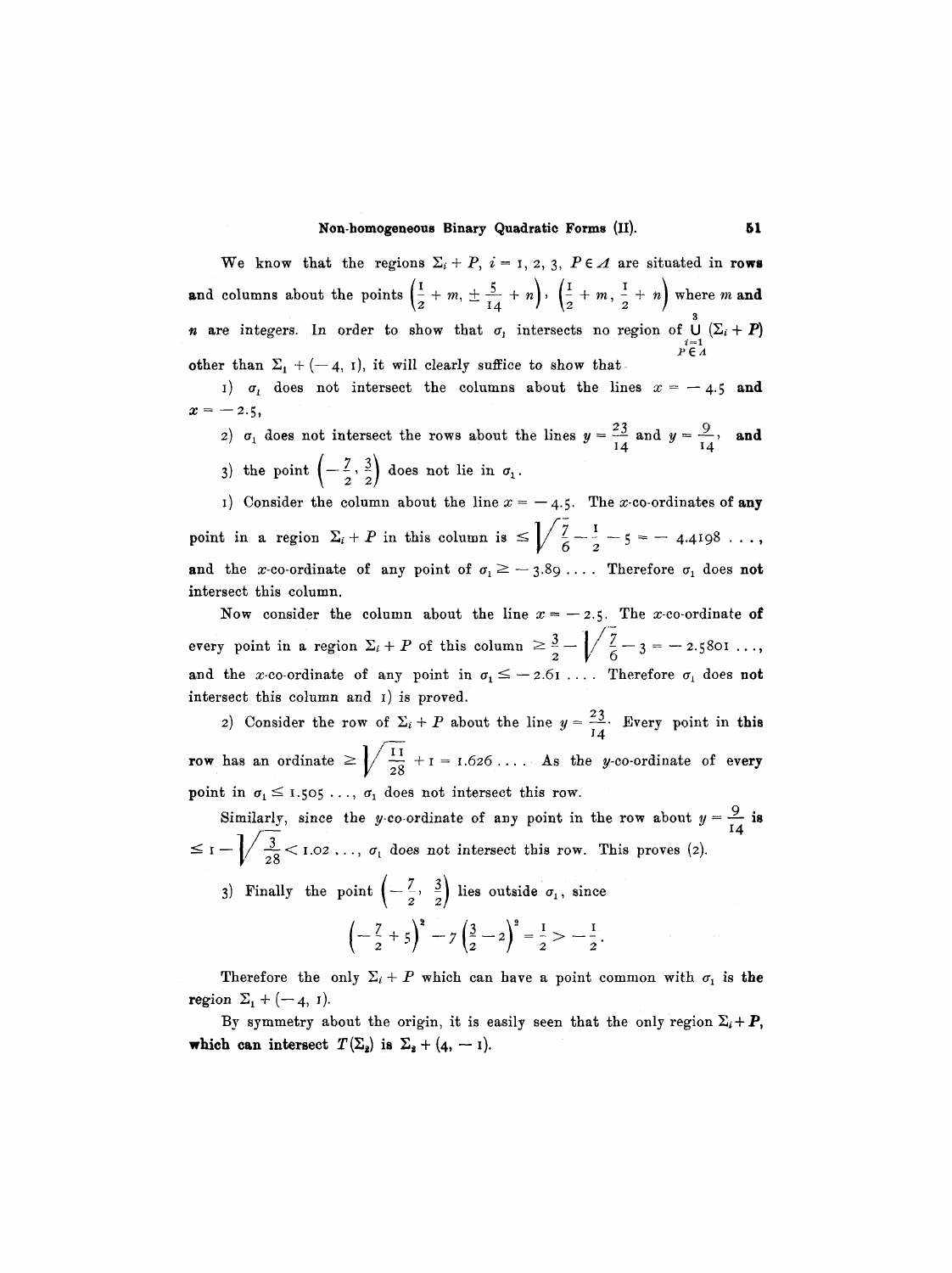This shows that the condition iii) (b) of Cassels' Lemma is also satisfied. Consequently the set

$$
\gamma = \bigcap \{ \ldots, T^{-2}(\Sigma), T^{-1}(\Sigma), \Sigma, T(\Sigma), T^2(\Sigma), \ldots \}
$$

consists of points congruent to  $\left(\frac{1}{2}, \frac{1}{2}\right), \left(\frac{1}{2}, \pm \frac{5}{14}\right)$  only.

Combined with Lemmas I, 2 and  $\S$  II, this means that the set of  $\mathscr{H}_{\text{points}}$ consists only of points congruent to  $\left(\frac{1}{2}, \frac{1}{2}\right), \left(\frac{1}{2}, \pm \frac{5}{14}\right)$ . This proves the theorem. I4. We now give Cassels' proof of his lemma.

#### **Cassels' Proof of His Lemma.**

We build up the proof in a series of lemmas and corollaries.

**Lemma C** 1: Suppose that  $t + \pm i$  is real and that T is the transformation

$$
(x, y) \rightarrow (t x, \pm y/t).
$$

Let  $\mathcal R$  be a bounded region of the  $x-y$  plane, containing the origin. Then the only point common to

> $\mathcal{R}, T(\mathcal{R}), T^2(\mathcal{R}), \ldots$  $T^{-1}(\mathcal{R}), T^{-2}(\mathcal{R}), T^{-3}(\mathcal{R}), \ldots$

is the origin.

**Proof:** Suppose, for example,  $|t| > 1$ .

Since  $\mathcal R$  is bounded, for n large enough the ordinate of any point of  $T^n(\mathcal{R})$  can be made arbitrarily small in absolute value. Therefore,  $\bigcap_{n=0}^{\infty} T^n(\mathcal{R})$ cannot contain any point with non-zero ordinate. Also the origin belongs to  $T^n({\mathcal R})$  for all n. Therefore,  $\bigcap_{n=0}^{\infty} T^n({\mathcal R})$  is a part of the x-axis containing the origin.

Similarly  $\bigcap_{n=0}^{\infty} T^n({\mathcal R})$  is a part of the *y*-axis containing the origin.

Therefore,  $\bigcap_{-\infty}^{\infty} T^n(\mathcal{R})$  consists of the origin alone.

**Corollary:** Let  $S$  be the transformation defined by

$$
(x, y) \rightarrow (a x + b y, c x + d y),
$$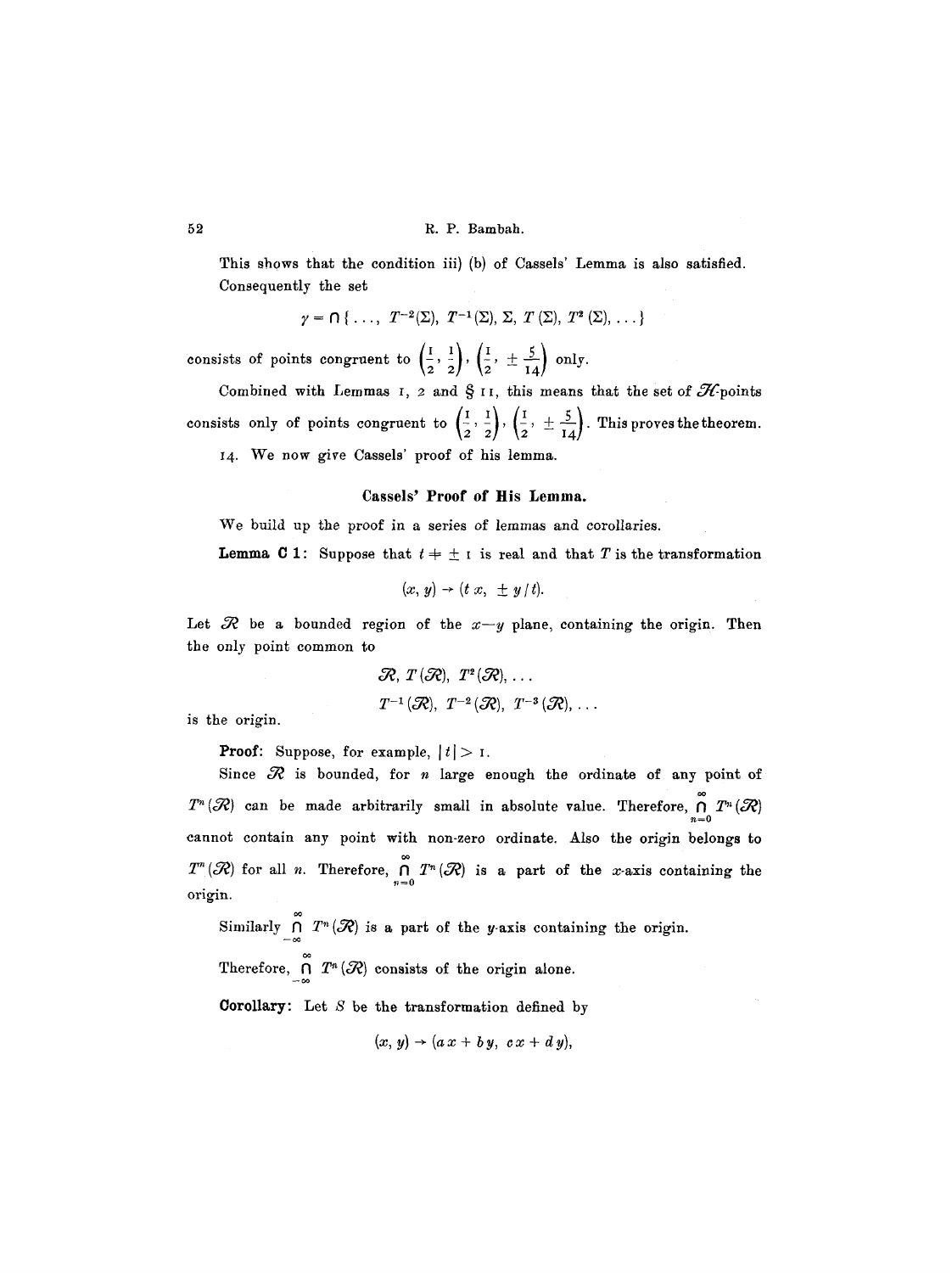where *a, b, c, d* are real numbers such that  $ad-bc = \pm 1$  and such that  $x^2-x(a+d)+a d-b c=0$  has two distinct real roots  $\lambda_1$ ,  $\lambda_2$ . Let  $\mathcal R$  be as before. Then the set

$$
\bigcap_{-\infty}^{\infty} S^{n}(\mathcal{R}) = \bigcap \{ \ldots, S^{-2}(\mathcal{R}), S^{-1}(\mathcal{R}), \mathcal{R}, S(\mathcal{R}), S^{2}(\mathcal{R}), \ldots \}
$$

consists of the origin alone.

**Proof:** We can change the axes so that in the new co-ordinates  $x^1$ ,  $y^1$ ,  $S$ can be defined by  $(1)$   $(2)$   $(3)$   $(1)$ 

$$
(x^1, y^1) \rightarrow (\lambda_1 x^1, \lambda_2 y^1).
$$

Since

$$
\lambda_1 \lambda_2 = \pm \text{ i and } \lambda_1 + \lambda_2, |\lambda_1| + \text{ i,}
$$

the corollary follows from Lemma C I.

**Lemma** C2: Suppose S is a transformation as in the corollary, but that a, b, c, d are integers. Let  $\Lambda$  be the lattice of points with integer co-ordinates. Further, let  $\mathcal R$  be a bounded region containing the origin, such that the regions  $\mathcal R,$  $S({\mathcal R})$ , and so also  $S^{-1}({\mathcal R})$  do not intersect any  ${\mathcal R} + P$ ,  $(P + \circ P \in A)$ . Write

$$
\gamma = \bigcup_{P \in \Lambda} (\mathcal{R} + P).
$$

Then the set

$$
\bigcap_{-\infty}^{\infty} S^{n}(\gamma) = \bigcap \{\ldots, S^{-2}(\gamma), S^{-1}(\gamma), \gamma, S(\gamma), S^{2}(\gamma), \ldots\}
$$

consists of the points of  $A$  alone.

**Proof:** One can easily see<sup>1</sup> that the set  $\bigcap_{-\infty} S^{n}(y)$  consists of mutually disjoint sets congruent to  $\bigcap_{-\infty} S^n (\mathcal{R})$  and containing the points P of  $\Lambda$ . Each of these sets consists of one point, namely the lattice point  $P$ . From this the lemma follows.

**Formally:** Define a set of regions  $\mathcal{A}_1, \mathcal{A}_2, \ldots$  by the relations

$$
\mathcal{A}_1 = \mathcal{R},
$$
  
\n
$$
\mathcal{A}_2 = \mathcal{A}_1 \cap S(\mathcal{A}_1) = \mathcal{R} \cap S(\mathcal{R}),
$$
  
\n
$$
\mathcal{A}_3 = \mathcal{A}_2 \cap S(\mathcal{A}_2) = \cap \{ \mathcal{R}, S(\mathcal{R}), S^2(\mathcal{R}) \},
$$
  
\n
$$
\vdots
$$
  
\n
$$
\mathcal{A}_{r+1} = \mathcal{A}_r \cap S(\mathcal{A}_2) = \cap \{ \mathcal{R}, S(\mathcal{R}), \dots, S^r(\mathcal{R}) \}.
$$

**<sup>1</sup> We shall give the formal proof also,**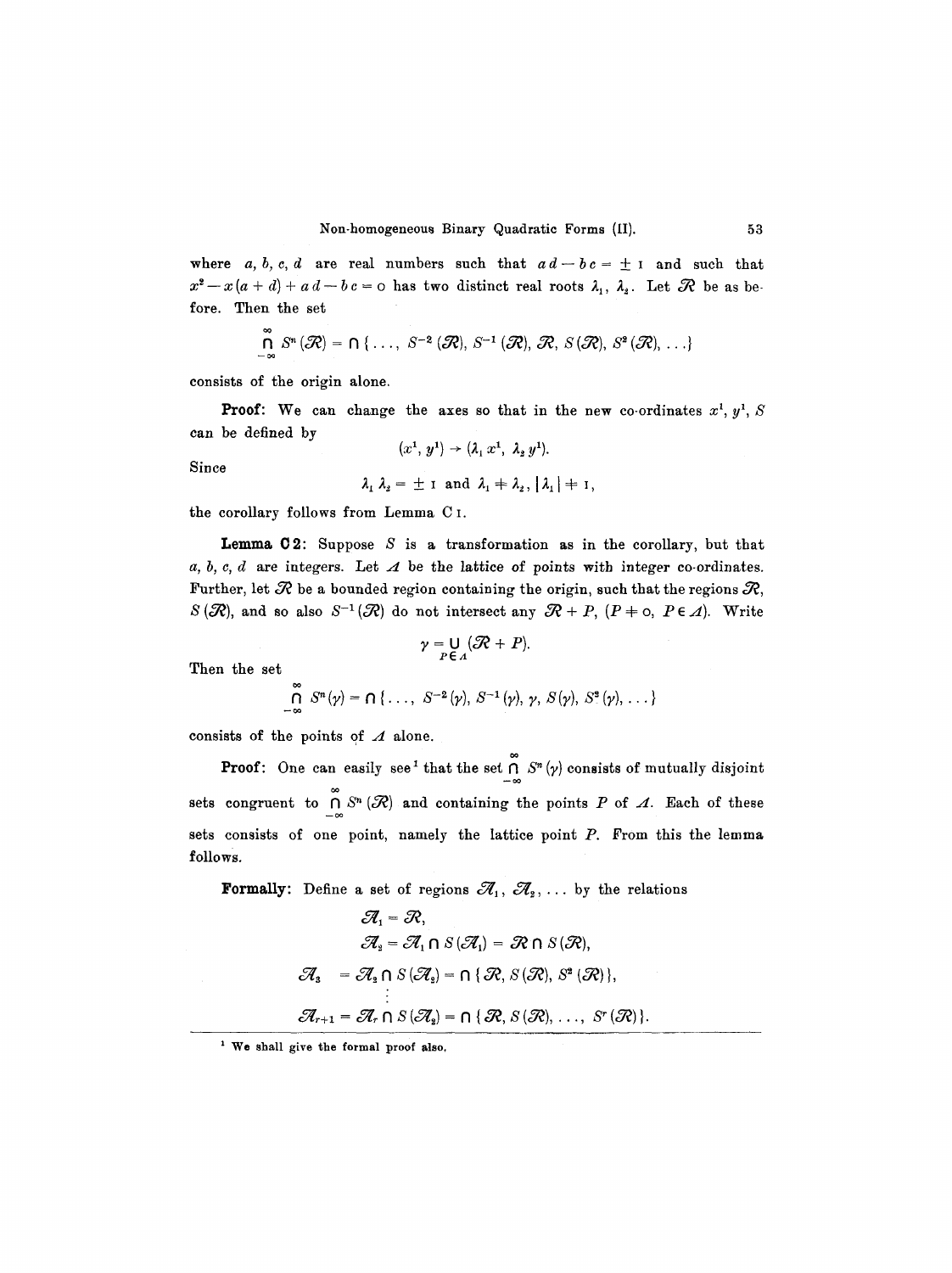54 R.P. Bambah.

Similarly we define

$$
\mathscr{B}_1=\mathscr{R},\ \mathscr{B}_{r+1}=\mathscr{B}_r\cap S^{-1}(\mathscr{B}_r)=\cap\{\mathscr{R},S^{-1}(\mathscr{R}),\ \ldots,\ S^{-r}(\mathscr{R})\}.
$$

Since  $\mathscr{R}_r < \mathscr{R}$  and  $S(\mathscr{R})$  does not intersect  $\mathscr{R} + P$ ,  $P \neq o$ ,  $P \in \mathscr{A}$ , we have

a)  $S(\mathcal{A}_r)$  does not intersect  $\mathcal{A}_r + P(P \in A, P + o)$ .

Similarly, since  $\mathcal{B}_r < \mathcal{R}$  and  $S^{-1}(\mathcal{R})$  does not intersect  $\mathcal{R} + P$ ,  $P \neq 0$ ,  $P \in \Lambda$ , we have

b)  $S^{-1}(\mathcal{B}_r)$  does not intersect  $\mathcal{B}_r + P$ ,  $P \neq o$ ,  $P \in \Lambda$ .

Also as  $\mathcal{R}+P$  does not intersect  $\mathcal{R}+Q$  when  $P+Q, P, Q \in \mathcal{A}$ , we have c)  $\mathcal{B}_r + P$  does not intersect  $\mathcal{A}_r + Q$  when  $P + Q$ ,  $P$ ,  $Q \in \mathcal{A}$ .

Now we show that  $\gamma \cap S(\gamma) = \bigcup_{P \in A} (\mathcal{A}_2 + P).$ 

Since  $\mathcal{A}_1 = \mathcal{R}$ ,

$$
\gamma \cap S(\gamma) = \bigcup_{P, Q \in \Lambda} \{(\mathcal{A}_1 + P) \cap (S(\mathcal{A}_1) + Q)\}.
$$

By (a),  $\{\}\$  vanishes except when  $P = Q$ . Therefore,

$$
\gamma \cap S(\gamma) = \bigcup_{P \in A} [\{\mathcal{A}_1 + P\} \cap \{S(\mathcal{A}_1) + P\}]
$$
  
= 
$$
\bigcup_{P \in A} [\{\mathcal{A}_1 \cap S(\mathcal{A}_1)\} + P]
$$
  
= 
$$
\bigcup_{P \in A} [\mathcal{A}_2 + P).
$$

By induction we can easily show that

$$
\bigcap_{n=0}^r S^n(\gamma) = \bigcup_{P \in A} (\mathcal{A}_{r+1} + P).
$$

Similarly

$$
\bigcap_{n=0}^{\tau} S^{-n}(\gamma) = \bigcup_{Q \in A} (\mathcal{B}_{r+1} + Q).
$$

Therefore,

$$
\bigcap_{n=-r}^{r} S^{n}(\gamma) = \bigcup_{P, Q \in \Lambda} [\{\mathscr{R}_{r+1} + P\} \cap \{\mathscr{B}_{r+1} + Q\}].
$$

Again, the [] vanishes except when  $P = Q$ , so that

$$
\bigcap_{n=-r}^{r} S^{n}(\gamma) = \bigcup_{P \in \Lambda} \{ (\mathcal{A}_{r+1} \cap \mathcal{B}_{r+1}) + P \}.
$$

Now write

$$
C_r = \mathcal{A}_{r+1} \cap \mathcal{B}_{r+1} = \bigcap_{n=-r}^{r} S^n (\mathcal{R}).
$$

Clearly

$$
\mathcal{R} > \mathcal{C}_1 > \mathcal{C}_2 > \ldots
$$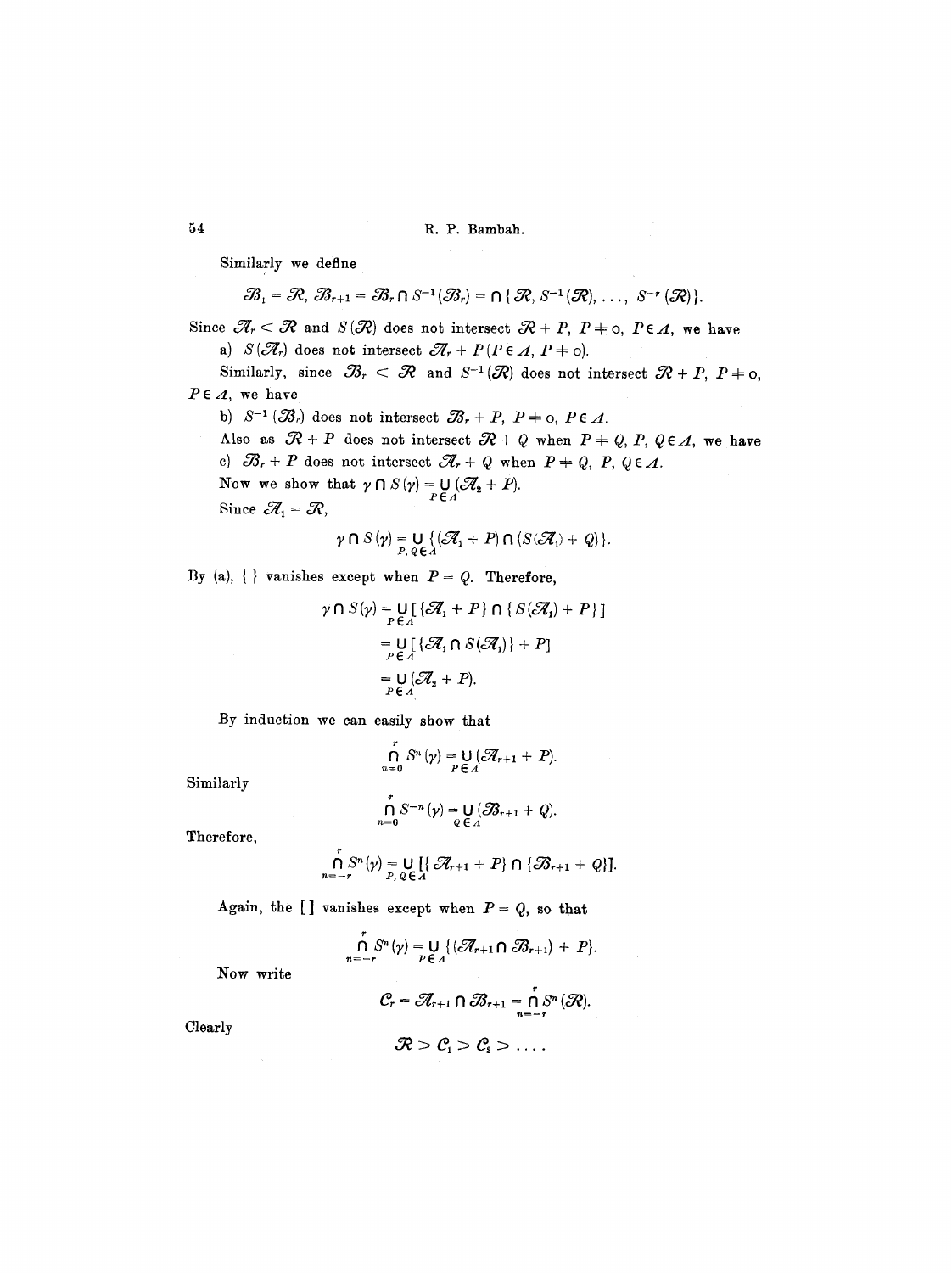Non.homogeneous Binary Quadratic Forms (If). 55

Since

$$
\mathcal{C}_r = \bigcap \{S^{-r}(\mathcal{R}), \ldots, S^{-1}(\mathcal{R}), \mathcal{R}, S(\mathcal{R}), \ldots, S^{r}(\mathcal{R})\},\
$$

we can apply the corollary of lemma C I to show that the only point common to  $C_1$ ,  $C_2$ , ... is the origin. Therefore

$$
\lim_{r\to\infty}\bigcup_{P\in\varLambda}\{\mathcal{C}_r+P\}=\varLambda.
$$

This gives the lemma.

**Corollary:** Suppose  $S$  is a transformation of the type

$$
(x, y) \rightarrow (ax + by + l, cx + dy + m),
$$

where  $a, b, c, d, l, m$  are integers and  $a, b, c, d$  satisfy the conditions of the corollary of lemma C I. Then also the conclusion of lemma C 2 holds.

**Corollary 2:** Suppose S is as in corollary 1, and  $(\xi, \eta)$  is a point such that  $S\binom{\xi}{n} \equiv \binom{\xi}{n}$  (mod.  $\Delta$ ). Suppose further that  $\Re$  is now a bounded region containing  $({\xi}, \eta)$ . Define  $\gamma$  by

$$
\gamma = \bigcup_{P \in \Lambda} (\mathcal{R} + P).
$$

Then the set  $\bigcap_{n=-\infty} S^n(\gamma)$  consists of the points  $(\xi, \eta) + P$  alone.

**Proof:** If we transfer the origin to the point  $(\xi, \eta)$ , the previous corollary applies.

## Cassels' **Lemma.**

Let S be as in the last corollary. Let  $F_1 = (\xi_1, \eta_1), F_2 = (\xi_2, \eta_2), \ldots,$  $F_t = (\xi_t, \eta_t)$  be t points incongruent mod. A. Also suppose

$$
S(F_j) \equiv F_j \pmod{A} \ (j = 1, 2, \ldots, t).
$$

Further, suppose  $\mathcal{R}_1, \mathcal{R}_2, \ldots, \mathcal{R}_t$  are t bounded regions containing the points  $F_1, F_2, \ldots, F_t$  respectively and that

i) No two of the regions

intersect; and

$$
\mathcal{R}_i+P; i=1,2,\ldots, t; P\in \mathcal{A}, \qquad (*)
$$

ii) for each j,  $S(\mathcal{R}_i)$  intersects one and only one region of (\*), namely  $\mathcal{R}_j + P$ , where P is a point of  $\Lambda$ .

Denote by  $\gamma$  the union of regions (\*), i.e.

$$
\gamma = \bigcup_{\substack{j=1\\ p \in A}}^t \{\mathcal{R}_j + P\}.
$$